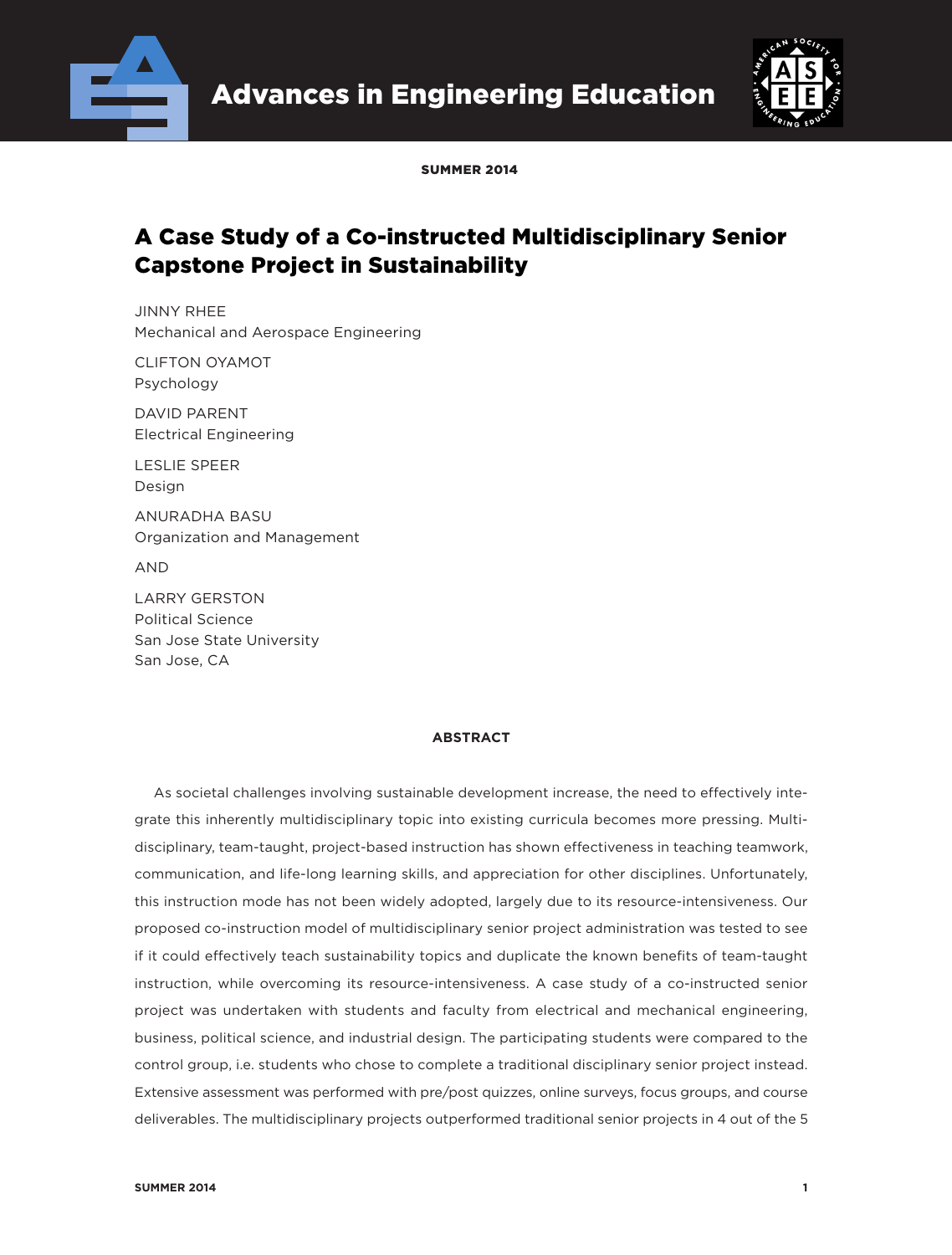

participating courses. However, the students in the multidisciplinary project rated their satisfaction with the experience lower on average than the control group. A strong, positive correlation between students' project satisfaction and rating of other instruction aspects (0.50 < r < 0.7, p < 0.01) was discovered, which has implications for all project-based instruction. Participating faculty generally found the process illuminating and engaged in scholarship and creative endeavors as a result.

**Key Words:** team-teaching, multidisciplinary instruction, capstone project

### **INTRODUCTION**

As new skills are required of engineering graduates to respond to ever-changing societal needs, research on engineering learning systems is required to effectively adapt and respond to those needs. "Technical and non-technical fields are becoming increasing and inextricably linked" [1], and there is a need to incorporate more multidisciplinarity, teamwork, and communication skills, as well as a basic knowledge of sustainability topics into curricula that are largely segmented by discipline in many universities. In this paper, the term "multidisciplinary" will simply mean "more than one discipline," without a clear distinction between terms such as "interdisciplinary," "cross-disciplinary" and "trans-disciplinary".

The need to integrate knowledge of sustainability into engineering and other curricula is evidenced by the number of relevant federal funding opportunities for this purpose [2–5]. The study of sustainability is inherently multidisciplinary and requires a multidisciplinary approach, including considerations from economics (e.g. cost-effectiveness, return on investment), psychology (e.g. behavioral science), ethics (e.g. social justice) and management skills (e.g. leadership, organizational management), in addition to engineering and technology [6–7]. Furthermore, this approach is in line with the recommendations of the National Science Board and ABET, Inc. [8–9] for engineering curricula.

There are many examples of multidisciplinary, team-taught design courses and projects pertaining to sustainability-related topics in the prior engineering education literature both in freshman cornerstone courses [10–12] as well as at the upper-division level [13–23]. Educational benefits to this approach are consistently cited, including increased teamwork, communication, and lifelong learning skills, exceptionally prepared engineering graduates, increased appreciation for other disciplines, and better projects as evaluated by outside experts and/or project sponsors. In addition, it enhances retention and in some cases, attracts women and other groups that contribute to diversity [24–25].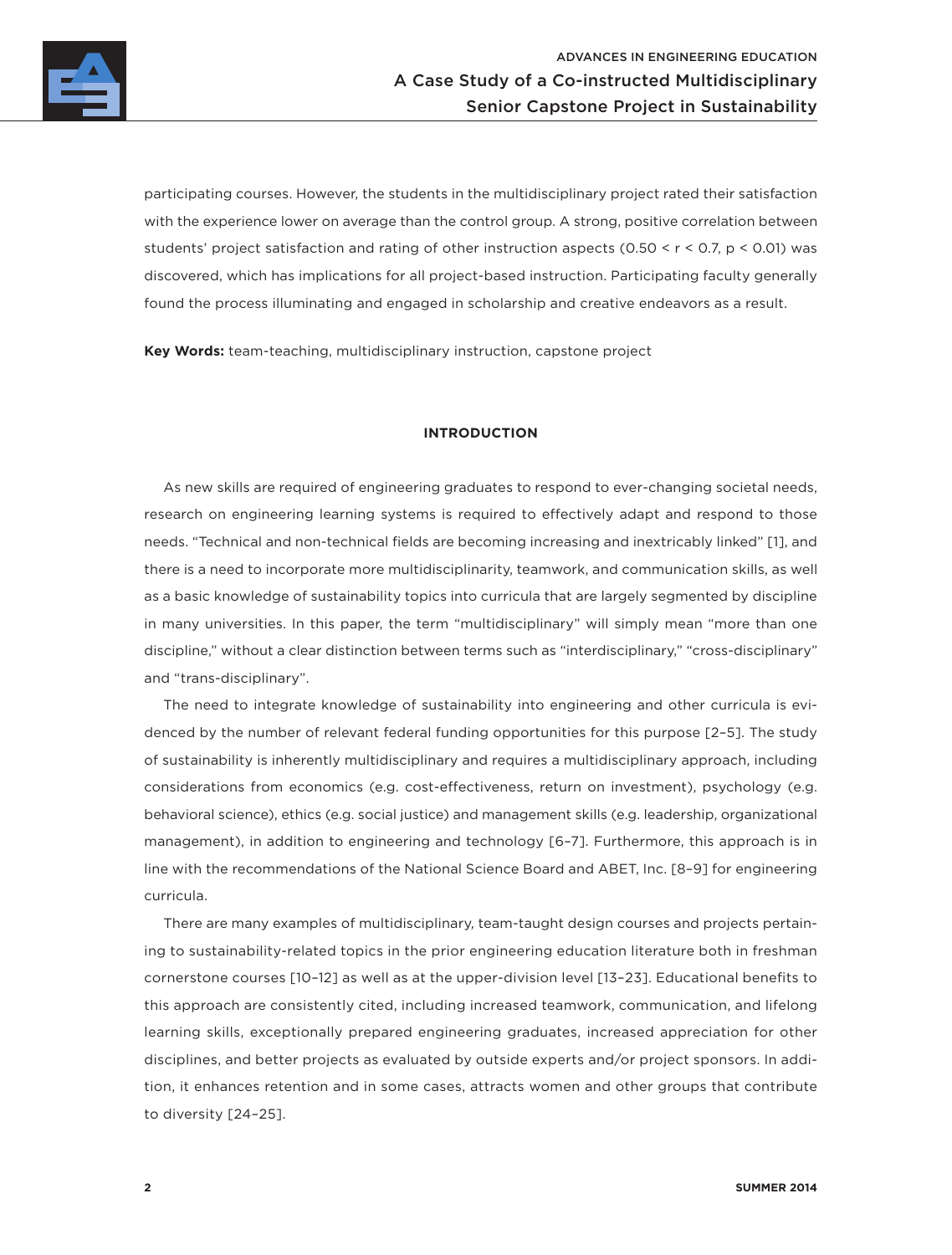

Despite its overwhelming benefits, however, the barriers to successfully implementing this instruction mode are also consistently reported in the literature. The teaching approach is resourceintensive for the faculty and university administration [11, 14, 16, 26]. Finding an action-oriented team capable of working together for the requisite period of time is difficult [26]. Differing disciplinary approaches, tools, vocabulary, and negotiation styles are potentially serious impediments that often require delicate resolution [27]. Additional roadblocks include power imbalances, divergent standards, or simply negative attitudes [28]. Lastly, implementing this kind of curricula is generally not valued or aligned with university reward systems [24, 29]. It is clear that these barriers must be overcome before the cited benefits can be realized in a broad and systematic way.

This paper is structured as follows. The next section describes the co-instruction model adopted and studied in this work. Although the co-instruction model does not tackle all of the cited barriers to multidisciplinary project-based co-taught instruction, it is specifically designed to work within existing curricula and overcome the resource-intensiveness of initiating new required courses. This can be of particular concern to large public teaching universities with limited resources, packed curricula, contractual teaching loads, and enrollment targets. T;he third section discusses the research design that we employed and the fourth section presents an analysis and discussion of the results. The concluding section evaluates the implications of our experience for future multidisciplinary projects.

### **DESCRIPTION OF CO-INSTRUCTION MODEL**

In this work, a case study was undertaken of a novel co-instruction model of administering multidisciplinary senior capstone projects. The objectives of this model include: integrating sustainability content in engineering (and other) curricula; duplicating educational benefits of multidisciplinary, team-taught, project-based instruction; and overcoming cited barriers in the prior literature.

In prior team-taught project-based instruction at our institution and elsewhere [13–24], there is typically a dedicated course and class space in which students from different disciplines can enroll and meet. It is common to have between 15 and 30 students total in the course, and between two and four instructors. Despite its educational effectiveness, the long term viability of this arrangement, especially in large public teaching universities, is unfortunately tied to its ability to support its resource-intensiveness. The student-to-faculty ratios are very small, the faculty contact hours are high for the given amount of teaching credit, and requiring additional courses on top of already packed curricula is difficult.

The co-instruction model of multidisciplinary senior project instruction was designed based on these considerations and tested at San Jose State University (SJSU) in the 2010–2011 academic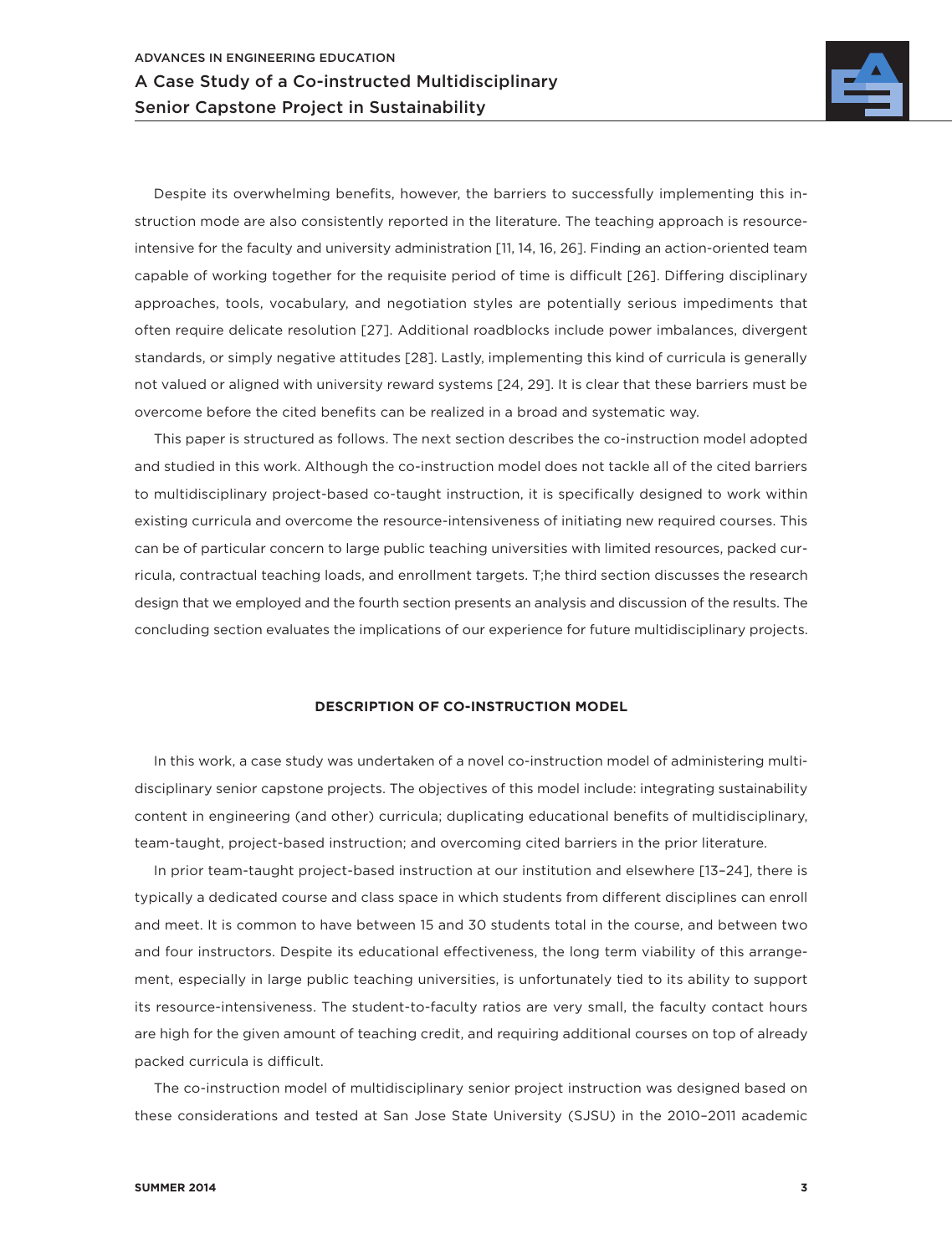

year. Instead of a dedicated course, the co-instruction model required that a set of relevant project courses spanning the desired topics be scheduled at a common time slot. In doing so, the courses had the capability of meeting jointly, separately, or in subsets, allowing cross-disciplinary instruction and interaction, while simultaneously preserving autonomy, flexibility, and programmatic learning outcomes for each course instructor. Joint meeting times were used for lectures covering terminology and sustainability from each of the disciplinary perspectives, co-supervision of project activities, and integration of subprojects. Plenary session times were used for in-depth discussion of disciplinary considerations appropriate for students of the corresponding major. Meetings between subsets of the participating courses could be used as needed to address corresponding interrelated issues and design problems. Online collaboration and communication tools were used to facilitate information exchange between the non-co-located groups. It was the hope that shared facilities, resources, and supervision would overcome, or at least offset, increased time and resources required for coordination and collaboration.

In conjunction with the common class time slot, appropriate projects with disciplinary subprojects needed to be identified. Each disciplinary subproject had to be of sufficient scope to handle a similar-sized student team compared to traditional class projects. Although this introduced the challenge of managing large multidisciplinary projects, it did not increase the project-supervision load of the instructors.

This work sought to establish self-managed teams of students and faculty as opposed to a hierarchical style. Self-managed teams are described in prior literature as promoting factors leading to global competitiveness, autonomy, and intrinsic motivation [22]. The co-instruction model with joint and plenary meetings and common project aimed to foster the necessary elements for the success of self-managed teams, including: sufficiently high prior knowledge, general understanding and appreciation of disciplines outside one's own, shared vision and goals, and strong affinity towards them [22].

For this study, between five and seven students from each of the five courses participated in the multidisciplinary joint project in sustainability; the remaining students were instructed in the traditional manner. The participating courses were: (1) electrical engineering senior design project, (2) mechanical engineering senior design project, (3) industrial design senior project, (4) green entrepreneurship, and (5) public policy. All five courses required a group project as a significant fraction of the course grade. (The students instructed in the traditional manner also did a project in sustainability, albeit in a disciplinary context. The engineering capstone courses do so to align with accreditation requirements. The industrial design projects consider life cycle analysis. The green entrepreneurship course obviously addresses sustainability, and energy policy is required in the public policy course. All projects undertaken in the five courses are listed in Appendix A.)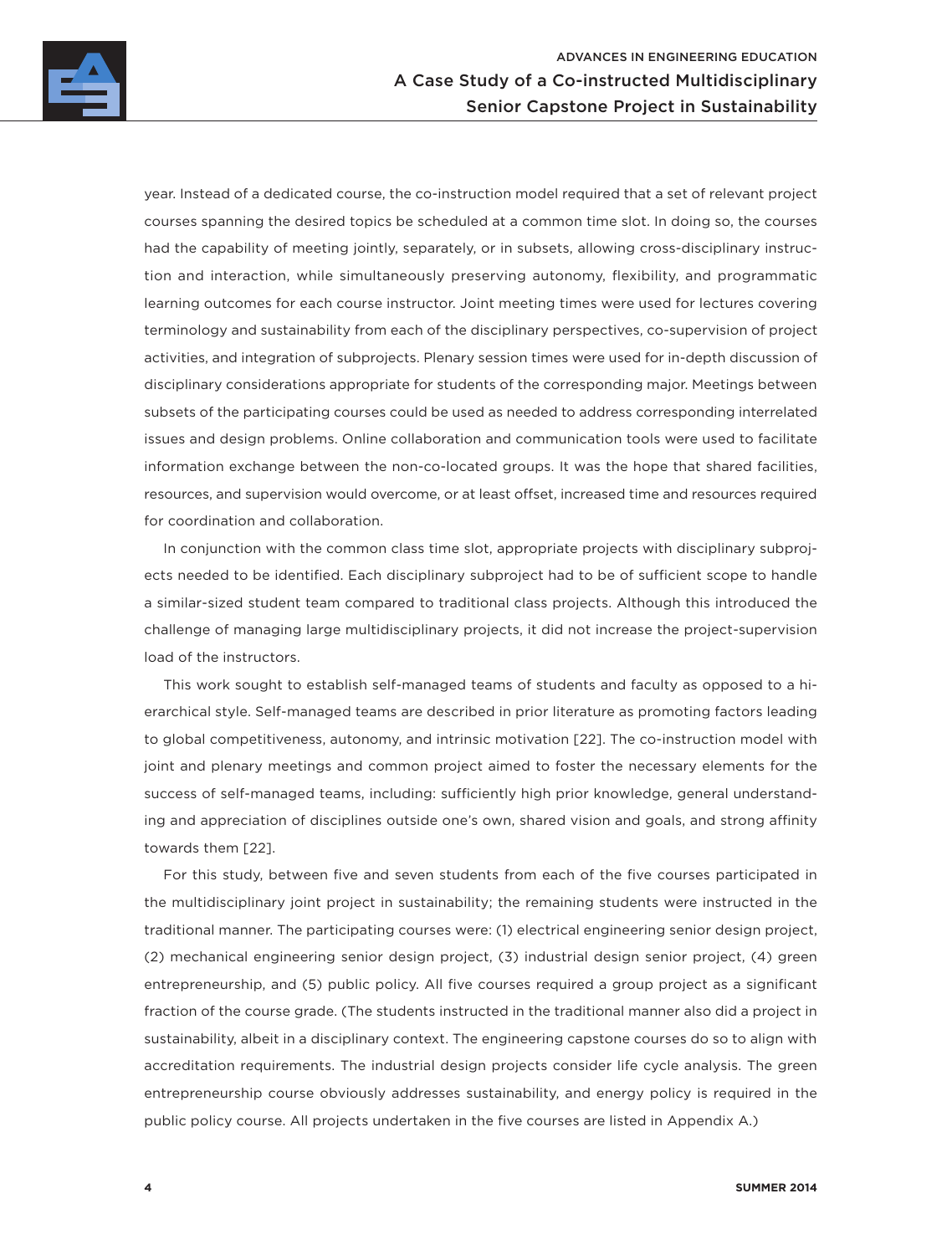

The joint multidisciplinary student project was a zero-emissions house (dubbed ZEM House), a 100-square-ft demonstration house that emits no greenhouse gases during operation. The students working on the ZEM house are subsequently referred to as the ZEM students in this paper. The 100-square-ft footprint was a practical, self-imposed constraint to increase options for campus build sites. Otherwise the ZEM students were instructed to determine why, what, and how they would design and build the structure. The design of the house took place in the fall semester with students from all five disciplines. The build and test of the house took place the subsequent spring semester with the three senior project courses, all of which required a prototype for their class deliverables. The business and public policy courses only required a design, and consequently the ZEM students from those courses were not required to participate in the spring. The ZEM House project was initially broken down into subprojects covering public policy, HVAC/structure, economic feasibility, user needs, and the photovoltaic energy system, and preliminarily assigned among the five participating disciplines as listed in Table 1. All five disciplines were expected to contribute their expertise and influence the design of the ZEM house.

Several changes and corrections were made to the multidisciplinary project in response to formative assessments. In the summer prior to the launch, the five instructors met to plan the five disciplinary lectures covering sustainability perspectives and terminology. The key topics in each lecture were largely selected by the faculty member in that area and are listed in Appendix B. Based on feedback, the lectures were altered in an attempt to cater the presentations and learning towards students outside of the engineering discipline. During the fall semester, some miscommunications occurred during group interactions and in the online discussion board, resulting largely from differences in communication styles and culture between the different disciplines. As a result, guidelines for communicating content, particularly in the online forums, were authored and posted for the group in an effort to define and observe etiquette. In addition, the large multidisciplinary student group appeared to have difficulty meeting on a regular basis outside of the regular class period. In response, a team liaison structure was established, where one student liaison from each disciplinary team was responsible for meeting weekly and communicating the results of the meeting to his/her

| Mechanical engineering | HVAC, structure                                  |
|------------------------|--------------------------------------------------|
| Electrical engineering | Solar PV and electrical system, lighting         |
| Industrial design      | Human factors, material selection, aesthetics    |
| Political science      | Public policy, energy policy, and global warming |
| <b>Business</b>        | Economic analysis, entrepreneurial opportunities |

*Table 1. Subprojects by discipline for the SJSU ZEM House, 2010–2011.*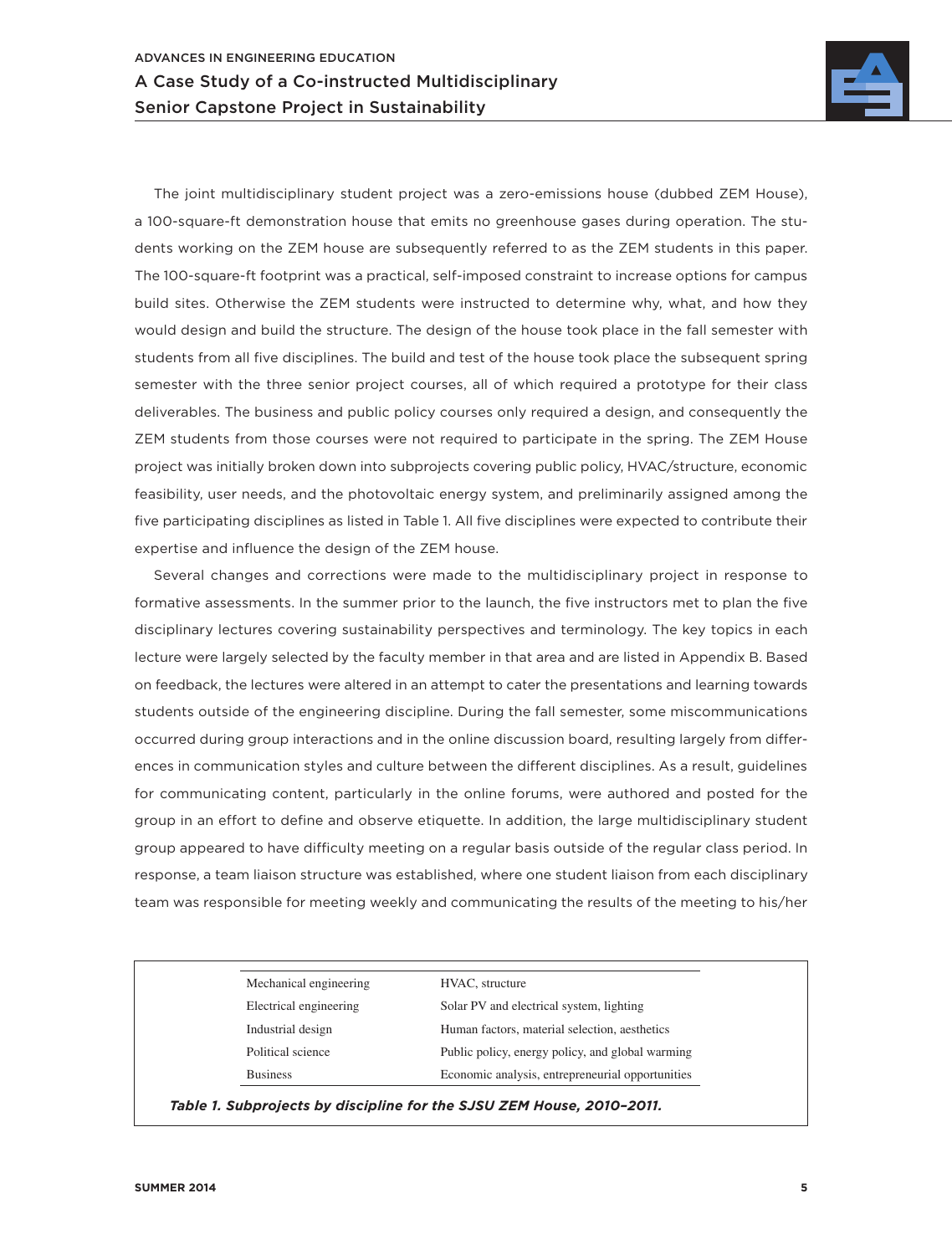

disciplinary team. The additional guidelines given to the ZEM students mid-semester in Fall 2010 are shown in Appendix C. In the spring semester, the online collaboration tool, Desire2Learn, was replaced by Basecamp, in response to students' feedback indicating a need for a more functional and easier to use online collaboration environment. Also, it appeared that the team liaison structure was not successful at filtering information through the group as intended. Hence, it was disbanded and replaced by monthly group meetings involving all students and instructors. In addition, the spring semester instructors scheduled weekly teleconferences to touch base and to attempt to jointly head off any crises that might be brewing.

A detailed description and the results of the fall semester design phase of the multidisciplinary project are documented in a prior publication [30]. Further analysis of the design phase and additional results from the build and test phase are comprehensively described in the current work.

### **RESEARCH DESIGN**

Assessment of the co-instruction model pilot was performed using a mixed methods approach involving quantitative and qualitative data. The instruments used in the study are listed and briefly described below. They were administered to all students in the five participating courses, unless otherwise indicated.

- Pre/post quizzes: A multiple choice quiz covering content from the five disciplinary lectures on sustainability perspectives, administered before and after the fall semester.
- Personality test: A ten-item test [31] for the well-regarded Big Five model of personality [32] was (extraversion, agreeableness, conscientiousness, emotional stability, and openness), administered at the start of fall semester.
- Online student surveys: Multiple choice and Likert scale questions covering course assessment, self-assessment of learning, teamwork, attitudes towards multidisciplinarity and sustainability, and learning preferences, administered at the end of fall semester. A modified version was administered to the three participating senior design courses at the end of spring semester.
- Focus groups: Open-ended questions to obtain detail on the online student survey questions, administered to the ZEM students, at the end of fall semester. The scheduled spring semester focus group did not garner enough participation to warrant the evaluator's time.
- Instructor interviews: Open-ended questions to obtain instructors' perspectives, challenges, and rewards, administered at the conclusion of all five instructors' participation in the project instruction.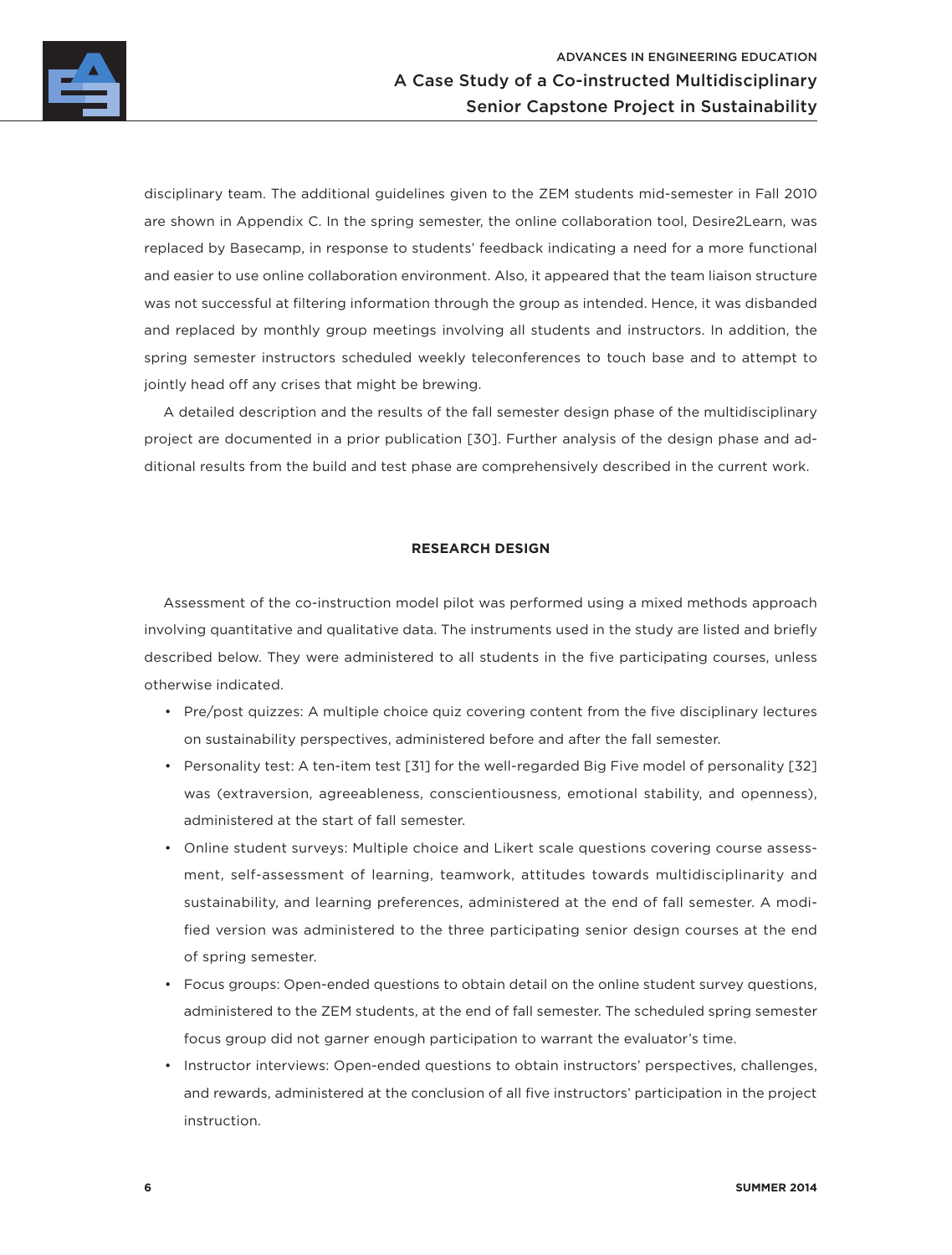

In addition, direct artifacts of student activity and achievement, such as scores on project deliverables, activities and contests entered, press articles, meeting minutes, and participation in online forums were available for the analysis and assessment.

There were a total of 28 students in the ZEM group, and a total of 115 students in the five combined courses including the ZEM students. The non-ZEM group, i.e. students who chose to do a traditional class project, formed an adequately large control group for use in our study to assess the effect of the multidisciplinary co-instruction model. In addition, comparisons between disciplines were made, where helpful, in interpreting the results.

Statistical analysis was performed with IBM SPSS Statistics, Version 19. A standard t-test was generally used to judge if there were significant differences between the means from two groups, except in the analysis of the pre-post quiz scores, which were analyzed using a common ANCOVA approach described in the text. The effect size, EF, was reported as the difference in means divided by the standard deviation of the control group. A one-way ANOVA procedure in conjunction with post-hoc tests were used to determine if there were any significant differences in means between more than two groups. Pearson's correlation coefficient was computed to evaluate the strength of associations between dependent and independent variables. The probability-value, i.e. p-value, was used to judge statistical significance, with a p-value < 0.05 judged to be significantly small to rule out the null hypothesis (unless otherwise specified), as is conventionally interpreted.

Informed consent and confidentiality of the participants were implemented for this study, in compliance with the Institutional Review Board (IRB) at our institution. Student IDs were collected, and hence we had access to their GPA, major, year in school, ethnicity, and gender.

### **RESULTS AND DISCUSSION**

An extensive case study was conducted of the co-instruction model for administering multidisciplinary senior projects in sustainability. Student characteristics, evidence of educational effectiveness, as well as lessons learned (i.e. things that didn't work as expected) are reported in this section.

### **Classes/Disciplines Involved.**

Again, the participating courses in the pilot co-instruction model were: (1) electrical engineering senior design project, (2) mechanical engineering senior design project, (3) industrial design senior project, (4) green entrepreneurship, and (5) public policy. The three senior design project classes are required, two-semester, culminating experience courses, and are exclusively composed of seniors of that major. The green entrepreneurship and public policy courses, on the other hand, are one-semester elective courses for majors or minors in business or political science, respectively. The minors are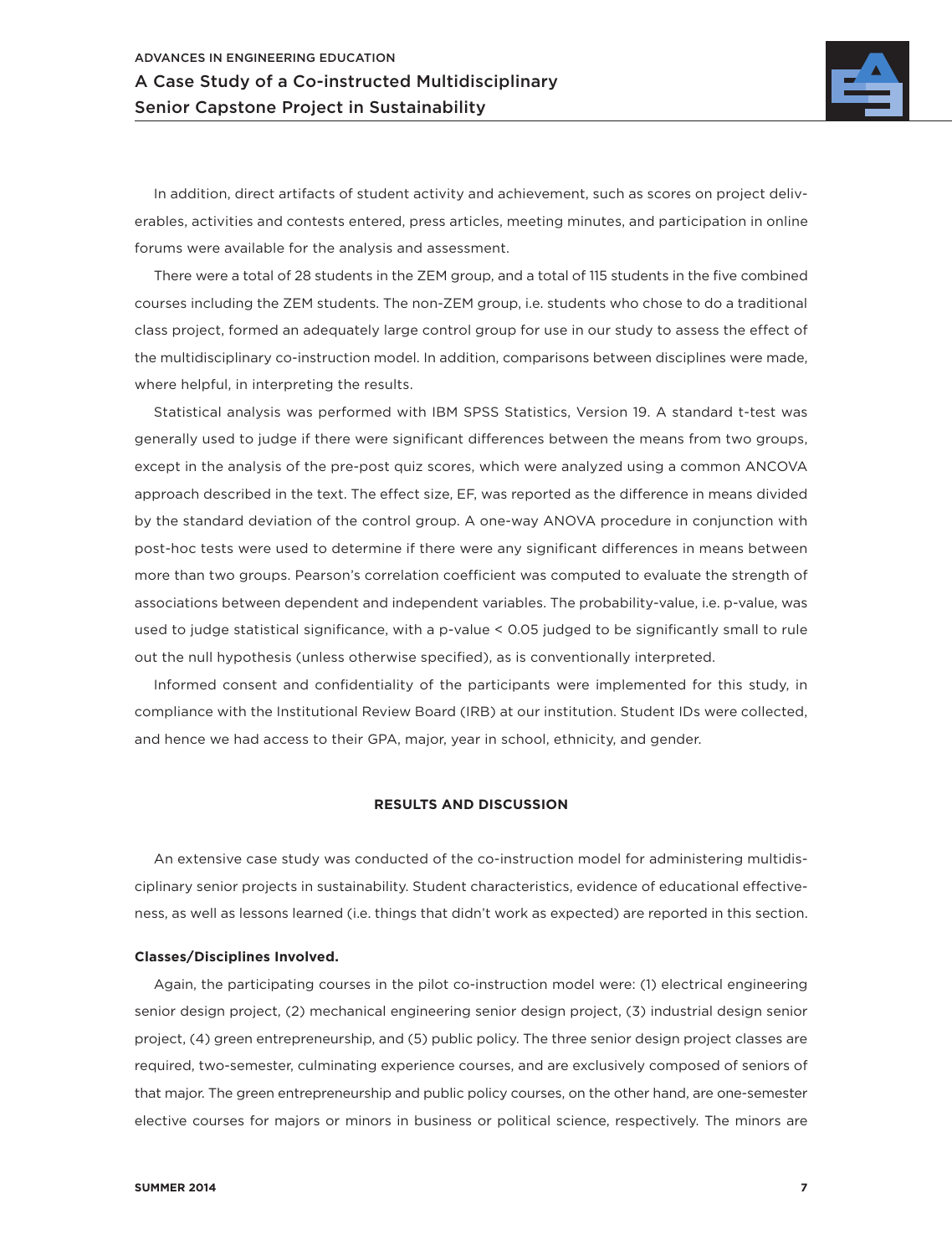

both open to students of all majors, although each tends to draw upperclassmen from a subset of the university population (i.e. the business minor attracts majors from numerous disciplines, and the political science minor draws primarily from education, social sciences, and the humanities). In addition, the students in the elective courses are not necessarily seniors at the end of their course of study.

The disparate nature and composition of the participating courses illustrates the flexibility inherent in the co-instruction model.

### *ZEM vs. Non-ZEM*

The ZEM and non-ZEM student groups were largely voluntary and self-selecting. Traditionally, students pick the project they wish to work on, and all available projects are typically staffed with minimal negotiation. In two of the courses (mechanical engineering and public policy), more students showed interest in the ZEM project than the available spots, and some minimal selection by the instructors was required. In the remaining three courses, student participation on the pilot project was entirely voluntary and uncontested.

The ZEM students were male-dominated, with 22% women and 78% men [30]. The gender composition of the ZEM team mirrored the gender composition of the participating courses as a whole. All of the courses, except public policy, were comprised of between 4% to 29% women. The public policy course, however, had 62% women.

Statistically significant differences in GPA existed between the ZEM and non-ZEM groups. The GPAs were pulled from their records during Fall 2010, and do not reflect the grades received in the participating courses in this study. The average GPAs of the ZEM and non-ZEM students were 3.2 and 2.9, respectively, with a p-value of 0.007. GPA is one indication of ability, and is considered in the interpretation of performance results.

Lastly, ZEM students were more open to new experiences, more extraverted and more emotionally stable compared to the non-ZEM students. The mean values for all five personality domains, scored between 0 and 7, with higher scores indicating stronger tendencies (e.g., more extraverted, more agreeable), as well as the p-values for an ANOVA test are listed in Table 2.

### *Learning Preferences*

An important difference in learning preferences between subgroups of students was discovered. Students were asked to indicate their degree of agreement on a five-point scale (1=completely disagree to 5=completely agree) with eight statements probing their preference for multidisciplinary courses, project-based learning, group work, reading, and discussion.

There were no statistically significant differences in learning preferences between the ZEM and non-ZEM groups.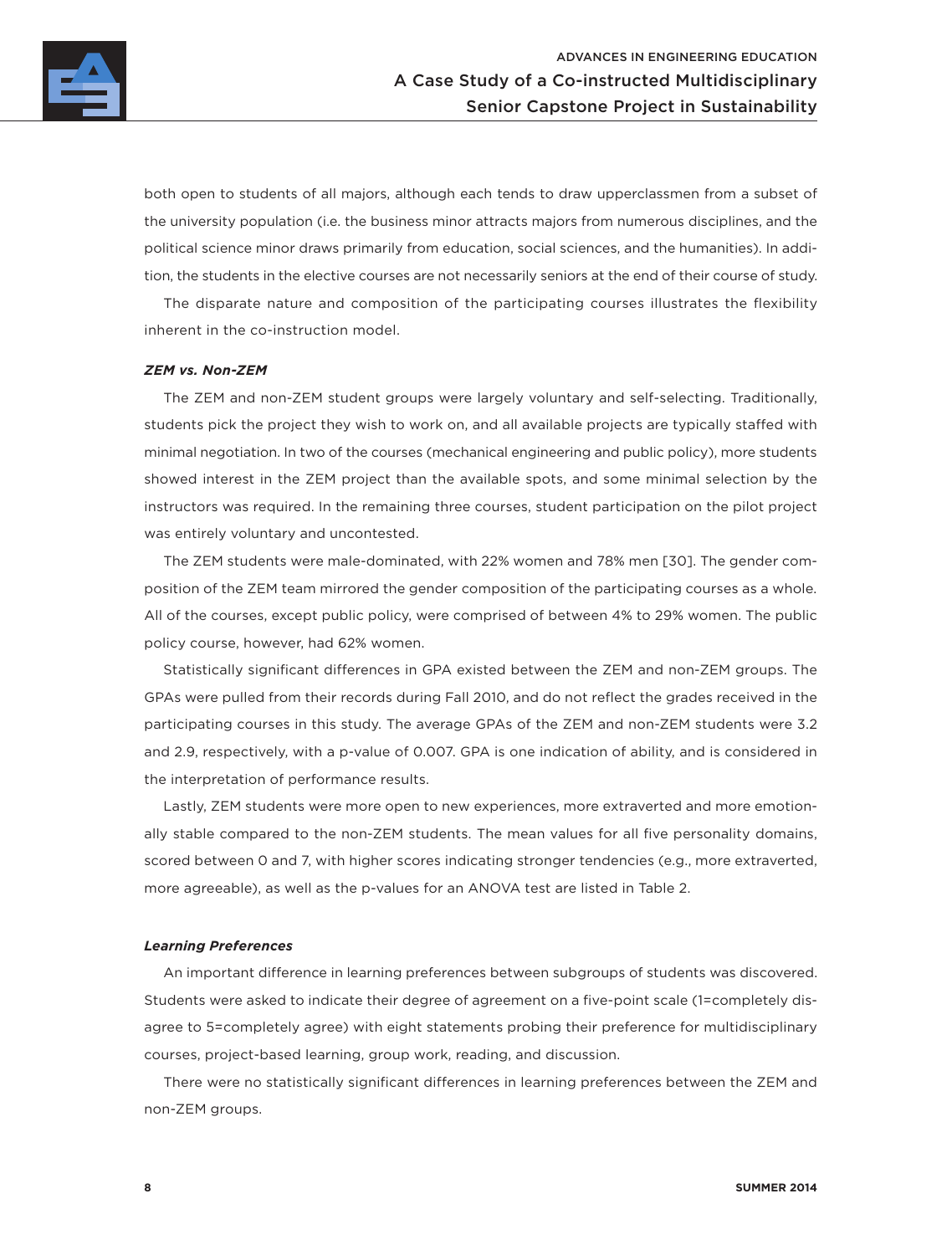

|                            | $ZEM N = 26$       | Non-ZEM $N = 77$   | p-value |
|----------------------------|--------------------|--------------------|---------|
| Extraversion               | $4.92(SD = 1.20)$  | $4.35(SD = 1.20)$  | 0.04    |
| Agreeableness              | $5.10$ (SD = 1.04) | $4.86$ (SD = 1.12) | 0.34    |
| Conscientiousness          | $6.00$ (SD = 1.07) | $5.57(SD = 1.22)$  | 0.11    |
| <b>Emotional Stability</b> | $5.85(SD = 1.26)$  | $5.27(SD = 1.19)$  | 0.05    |
| <b>Openness</b>            | $6.25(SD = 0.74)$  | $5.49$ (SD = 1.04) | 0.001   |

*Table 2. Mean personality scores for ZEM and Non-ZEM students using the Big-Five personality domains.*

However, there was a difference in learning style preferences among the disciplines. Statistically significant differences in responses by discipline based on the participating courses are shown in Table 3. The ANOVA p-value of 0.00 indicates that there were significant differences between one or more of the subgroups.

A series of post-hoc tests comparing each subgroup with each of the others revealed that the political science students in our study were significantly less interested in project-based classes than traditional lecture-style classes compared to students in electrical engineering, mechanical engineering, and industrial design. (Business students had similar numbers to electrical engineering, mechanical engineering, and industrial design, but were not statistically different, strictly speaking, than political science, possibly due to the small number of business students who filled out this portion of the survey. Industrial design students had the highest mean response compared to the other groups, but the differences were not statistically significant.) The political science curriculum is more reading- and writing-intensive compared to the others, and the students have less familiarity with group work and project-based instruction. Proclivities towards or familiarity with various learning preferences likely exist between disciplines in general, and should be accounted for in the design of multidisciplinary project-based experiences.

|                                            | Mean level of agreement $(0-5)$ |                       |                |                       |                    |                         |  |  |
|--------------------------------------------|---------------------------------|-----------------------|----------------|-----------------------|--------------------|-------------------------|--|--|
| <b>Statement</b>                           | EE<br>$N = 22$                  | <b>ME</b><br>$N = 26$ | ID<br>$N = 20$ | <b>BUS</b><br>$N = 9$ | PolSci<br>$N = 23$ | <b>ANOVA</b><br>p-value |  |  |
| Project-based classes are more interesting |                                 |                       |                |                       |                    |                         |  |  |
| than traditional lecture-style classes.    | 3.95                            | 4.07                  | 4.68           | 4.11                  | 3.13               | 0.00                    |  |  |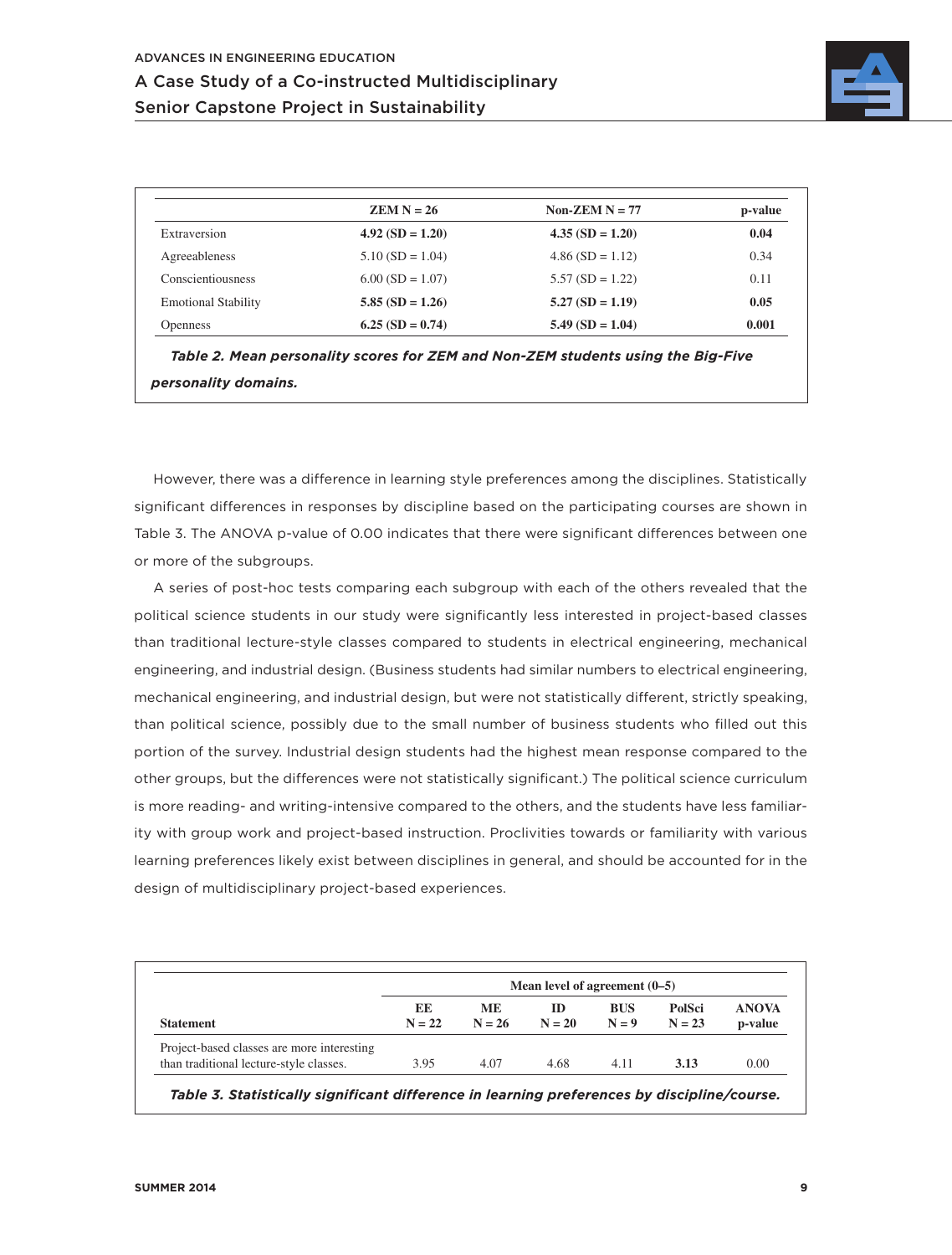

### **Effectiveness of Disciplinary Lectures**

The five disciplinary lectures at the start of fall semester delivered to the ZEM students ranged from 30 to 50 minutes each, and were intended to impart a general understanding for the five subjects to the students working on the multidisciplinary project. The performance of the ZEM and non-ZEM students on the pre/post quizzes were analyzed to determine if this purpose was accomplished. For this analysis, students who did not complete both the pre- and post-tests filled out in their entirety were dropped to exclude non-serious entries.

The non-ZEM students did not receive this formal instruction, but instead were required to do more self-directed research on an as-needed basis to pick up relevant knowledge outside of their own discipline, as is typical for these sorts of capstone projects. They were not expected to pick up the range of topics in the multidisciplinary lectures on sustainability, but instead provided a benchmark for quantifying how much multidisciplinarity is picked up in the typical course of more traditional disciplinary project-based instruction.

Both ZEM and non-ZEM students improved from pre-test to post-test, as found by paired sample t-tests, but to determine whether ZEM students improved more required additional analyses.

ZEM students and non-ZEM students had similar scores on the pre-test. The average scores on the pre-test were 12.0 and 13.0 points (out of 25) for the non-ZEM and ZEM students, respectively, but this difference was not statistically significant ( $p = 0.15$ , EF = 0.35). However, the ZEM students scored significantly higher on the post-test (14.9 points) than non-ZEM students (12.9 points), with  $p = 0.004$  and  $EF = 0.58$ . It was possible that these results were affected by academic ability (i.e the ZEM group had a higher average GPA than the non-ZEM group). To check this, we ran an ANCOVA, with the dependent variable being pre-post change scores, and the covariates being GPA and pre-test scores (to control for initial performance). This analysis showed that when controlling for GPA and pre-test scores, the ZEM v. non-ZEM comparison approached significance, p = 0.07. Interestingly, GPA was not a significant predictor of improvement in the model tested.

ZEM-related improvements on the post-test was largely due to increases on the electrical engineering and entrepreneurship portions of the test. ZEM post-test scores on those portions were significantly higher than non-ZEM scores, with p = 0.05 and 0.005, respectively.

Based on the pre/post quiz data, it appeared that the disciplinary lectures had some limited benefits on knowledge acquisition. However, this does not change the result that the average score on the post-test for the ZEM students corresponds to a percentage of 60%, which is hardly impressive.

The comments made by the ZEM students during the fall focus groups indicate limited benefit of the lectures. Representative remarks regarding the lectures include the following: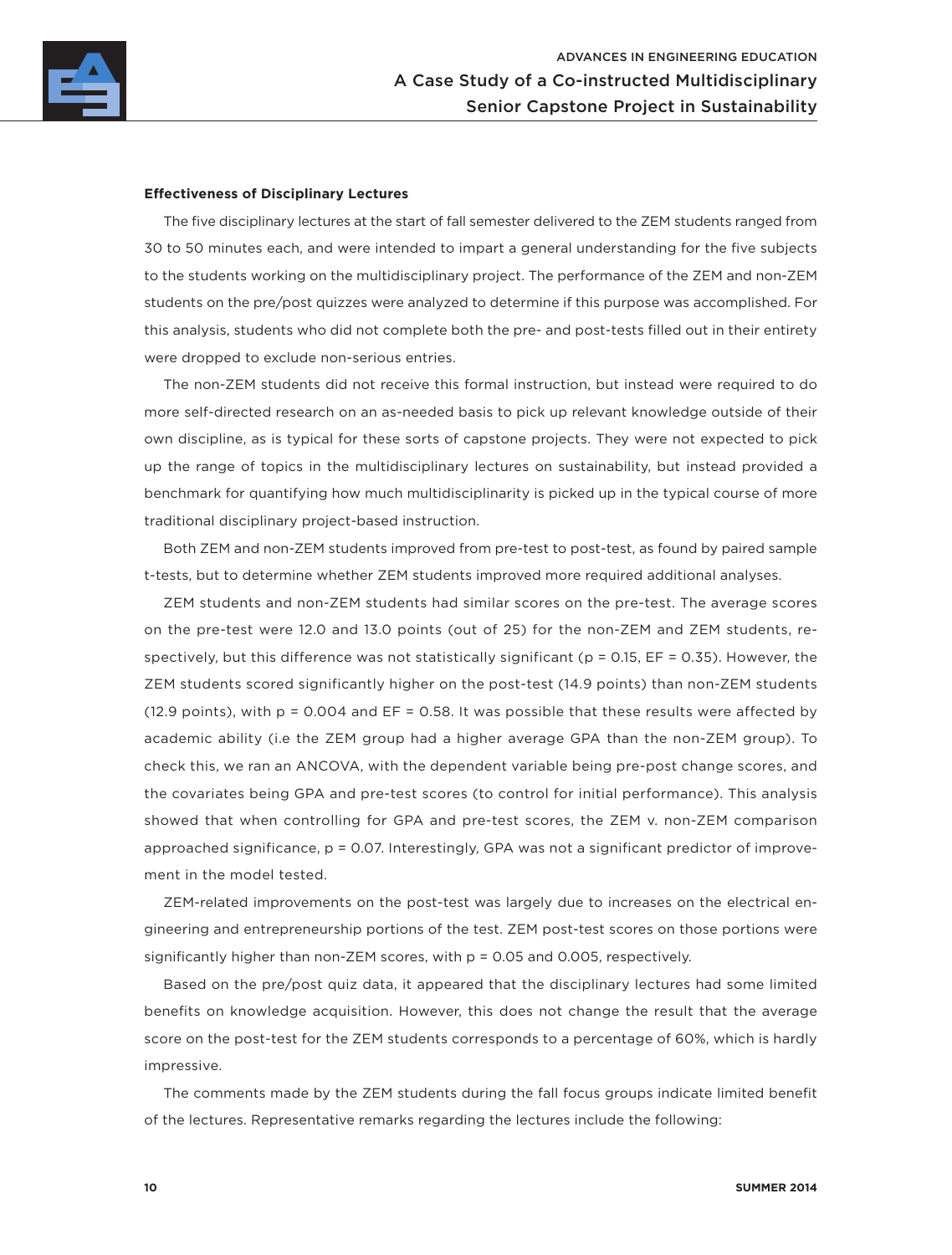

"I thought the joint meetings could be better if we could talk to each other instead of just having a lecture."

"I mean the broad overview of the lectures, they were almost, I hate to say they were kind of pointless. We did not, I mean you can just learn that from general pick up the newspaper essentially and of your core classes you get a lot of the basics there."

"The Wednesday lectures, [. . .] I don't think that they had a very – they did a very good job of preparing us like giving us the tools to communicate between disciplines."

These comments indicate that the lectures were viewed as too simplistic by many students. However, the average post-test score for the ZEM students indicate lack of understanding and information retention rather than content that was too easy.

### **Student Rating of Instruction**

In an unexpected finding, the ZEM students rated their instruction lower than the non- ZEM students in many categories, particularly in the fall semester. We offer a hypothesis to explain this result, and present ramifications for all project-based instruction.

Students in all five courses were asked to rate the quality and helpfulness of the seven following aspects of their instruction: lectures, course format, faculty supervision, peer interaction, online resources, other resources, and grading. The possible responses for each were: (1) NA, (2) poor, (3) fair, (4) good, and (5) excellent. All responses of (1) NA for any of the items were excluded from the mean. Quality-related and helpfulness-related items were averaged to form two different scales, and each scale showed adequate internal reliability ( $\alpha$  > .82 for all scales), indicating that they are highly reliable reflections of the individual components. These scales were calculated for both fall and spring semesters and are summarized in Table 4. Statistically significant differences between groups and the control group (i.e. the Non-ZEM students) are indicated in bold.

As shown in Table 4, the ZEM students rated their instruction quality and helpfulness significantly lower than the non-ZEM students in the fall semester. This is a surprising result, because the ZEM students received all of the traditional course instruction in addition to the extra instruction from the multidisciplinary activities, yet were less satisfied with it as a whole. The same trend was not found in the spring semester, where the differences between the ZEM and non-ZEM students were not significant from a statistical standpoint.

There were discrepancies between the ratings from the engineering students on the ZEM project compared to the non-engineering students, also shown in Table 4. In general, the ZEM averages for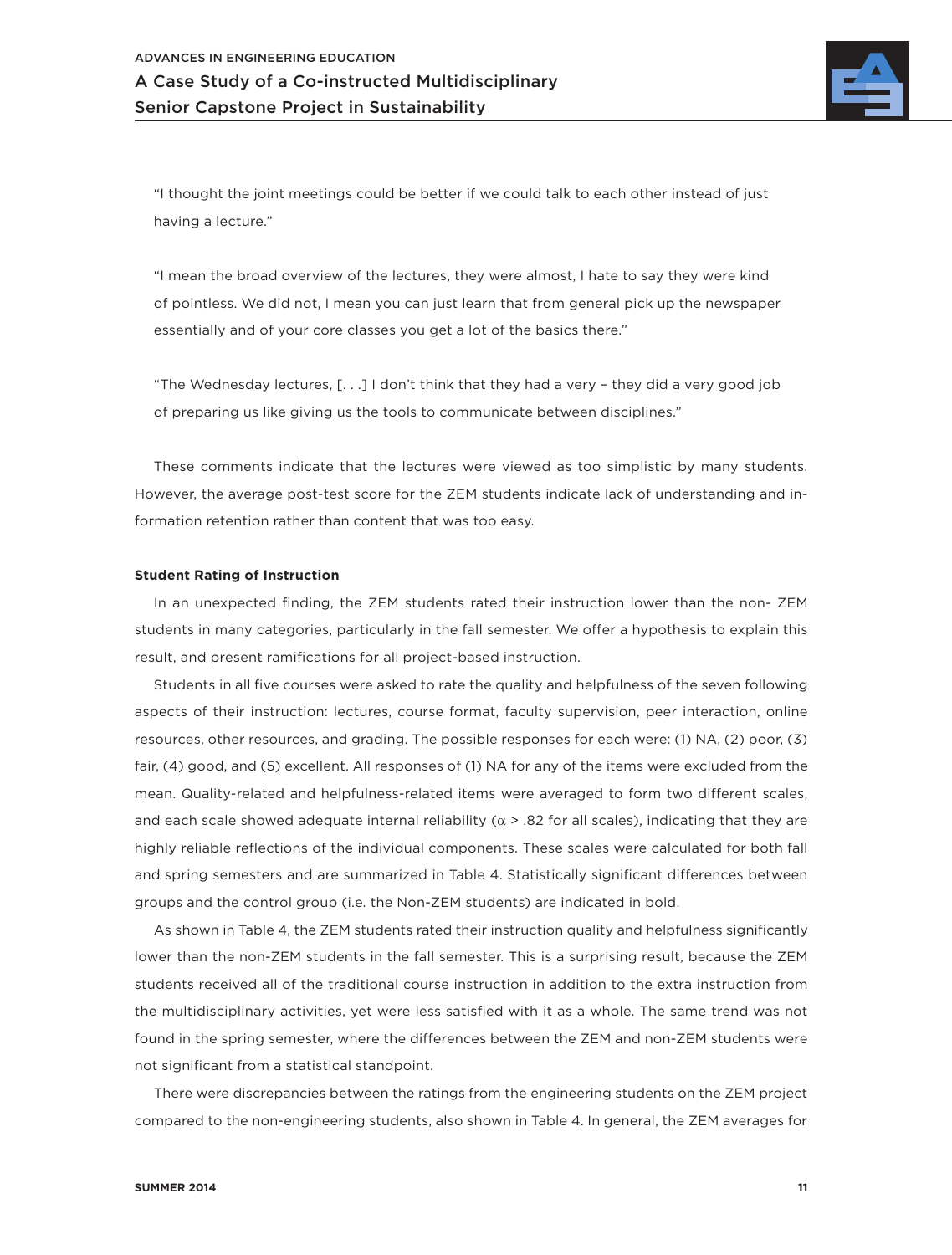

|                                     | Cronbach's $\alpha$ | Non-ZEM<br>$N = 76$ (F10)<br>$N = 30 (S11)$ | <b>ZEM</b><br>$N = 23$ (F10)<br>$N = 12(S11)$ | p-value | <b>ZEM-ENG</b><br>$N = 10$ (F10)<br>$N = 7(S11)$ | p-value |
|-------------------------------------|---------------------|---------------------------------------------|-----------------------------------------------|---------|--------------------------------------------------|---------|
| Instruction Quality (Fall 10)       | 0.908               | 3.97                                        | 3.54                                          | 0.01    | 3.83                                             | 0.56    |
| Instruction Helpfulness (Fall 10)   | 0.909               | 3.91                                        | 3.29                                          | 0.00    | 3.40                                             | 0.03    |
| Instruction Quality (Spring 11)     | 0.818               | 3.78                                        | 3.59                                          | 0.41    | 3.97                                             | 0.47    |
| Instruction Helpfulness (Spring 11) | 0.863               | 3.64                                        | 3.48                                          | 0.51    | 3.93                                             | 0.33    |

*Table 4. Instruction quality and helpfulness as rated by Non-ZEM (control group), ZEM, and ZEM-engineering students.*

the engineering students for instruction quality and helpfulness were higher than the non-engineering students in the ZEM project for both semesters, and statistically the same as the Non-ZEM control group, with the exception of Instruction Helpfulness in the fall semester.

Why the discrepancy, even within the same project? Upon closer examination of all data, it appears that project experience varied greatly from team to team, and even in some cases within the same team. The authors hypothesize that the project experience tied together instruction activities and thus strongly influenced student rating of instruction. In other words, students who had a bad project experience tended to rate all other aspects of the course poorly. The flip side was also true – students who had a positive project experience tended to rate all aspects of the course highly. The dependence of the student evaluations on project experience was informally observed in a smaller prior study [33], but without the sample size necessary to conduct the proper analysis. In the current data set, all students were asked to rate their satisfaction with their project experience on a Likert scale between (1) not at all satisfied, and (5) extremely satisfied. To test our hypothesis, the Pearson's correlation coefficient was computed using students' answer to this question, and each aspect of instruction for which they rated quality and helpfulness. The results are summarized for both semesters in Table 5.

|                                     | <b>Project Satisfaction</b><br>Fall 10 | p-value | <b>Project Satisfaction</b><br>Spring 11 | p-value |
|-------------------------------------|----------------------------------------|---------|------------------------------------------|---------|
| Instruction Quality (Fall 10)       | 0.52                                   | 0.00    |                                          |         |
| Instruction Helpfulness (Fall 10)   | 0.59                                   | 0.00    |                                          |         |
| Instruction Quality (Spring 11)     |                                        |         | 0.70                                     | 0.00    |
| Instruction Helpfulness (Spring 11) |                                        |         | 0.50                                     | 0.001   |

*Table 5. Pearson's correlation coefficient between students' project satisfaction and instruction quality/helpfulness (statistically significant correlations in bold).*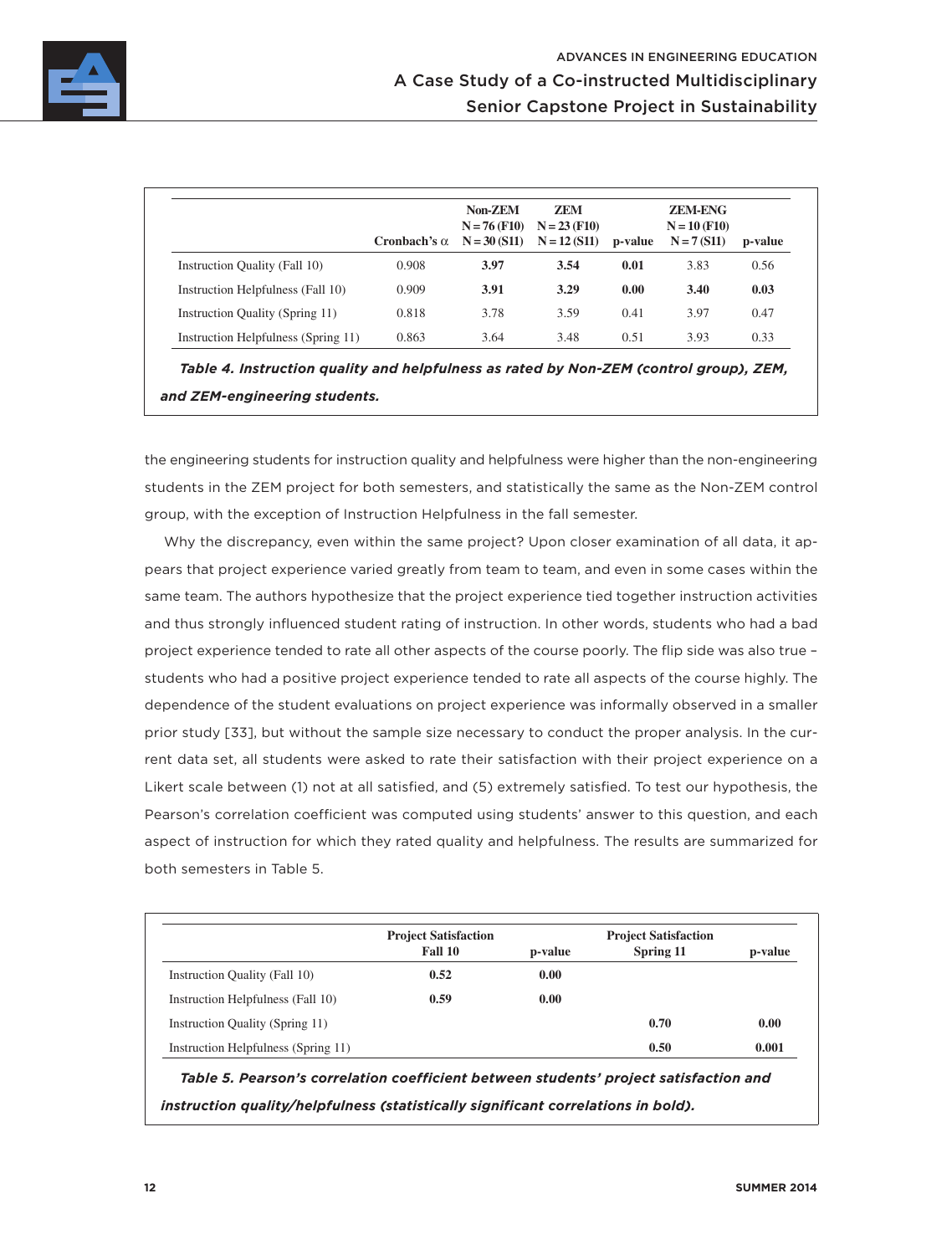

As Table 5 shows, students' project satisfaction was strongly and positively correlated (0.50 < r < 0.70) to all surveyed aspects of instruction quality and helpfulness in both semesters, and these associations were significant (p < 0.001). Although correlations do not imply causal relationships, these calculations provide evidence that the dependence of student evaluations on project experience may exist. It is unclear whether this might happen because the intended integrative learning fails with bad project experiences and consequent appreciation of instruction is not gained, or if disgruntled students simply rate instruction as poor as a continuation of their frustration.

The ZEM students, on average, rated their project satisfaction below the non-ZEM students in both semesters. This, in part, explains why the rating of their instruction was lower than the control group. Comments from the fall focus group and open-ended questions on the online survey reveal challenges in coordinating, communicating, and decision-making.

". . . it was very fragmented and I think that is one of the challenges in this project and real life is that groups are fragmented and also they have different languages and stuff."

". . . we had never milestones or assignments where we were forced to share information. [...] Like the teacher was not giving them credit for it and it takes a long time to share information so it is like I don't have all that time and I'm not getting a grade for sharing information with you."

"I think the deadlines were not lined up for all the classes, all the different groups. [. . .] I don't think [the instructors] did communicate when those things would be due. We had a really hard time, we tried to organize that in the meeting . . ."

It appeared that there was some confusion in some of the ZEM sub-teams regarding the specific deliverables required in the other classes, leading to unrealistic expectations of what the other teams would deliver. These comments indicated a failure to acquire the administrative skills and/or a shared vision required for a self-managed team to be successful. One ZEM sub-team, in particular, rated its project experience far below the non-ZEM average in the spring semester. One student wrote:

"I feel like I wasted much of my senior year on a project I cannot be proud of. [. . .] I would have been much better served by doing a normal project."

The ZEM engineering students rated their project experience about the same or a bit higher than the non-ZEM students in both semesters. Although they did also echo the frustrations of the rest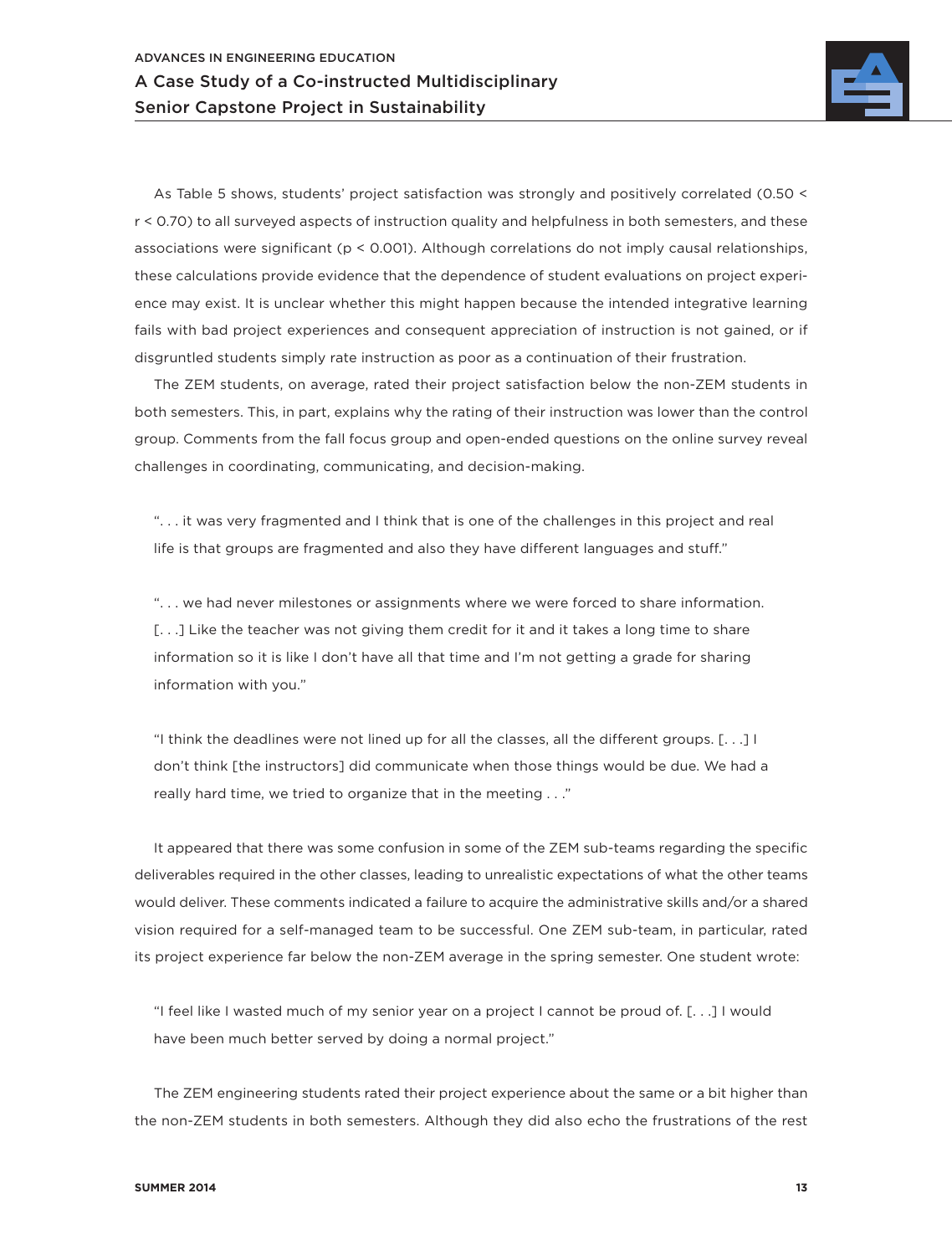

of the ZEM group, they showed evidence of overcoming some of their preconceptions regarding multidisciplinarity, which they then appreciated:

"Okay, well at first I was thinking that ZEM House would be concentrated on EE but after I got in, in the beginning I realized we are not just the major part we are just like a small portion of it. We have solar panels and stuff like that, I didn't realize how much business and political science got into it."

 ". . . the one benefit that I really like was like it was a challenge to like interpret [Industrial Design's] concept into something that we can actually build and I think at first I was kind of like a little mad about it, but then once I just kind of realized you know what, this is a really cool concept so we are the ones who have to figure out how to do it. And then I realized that really is the job of an engineer. So I thought that was a really good lesson for me to learn."

These comments indicated that some students were successful at gaining insight into the other disciplines and making connections to their own as a result of this experience. Whether this was a result of the subject of the multidisciplinary project or with the instruction and/or mentoring received by the ZEM engineering students was not known. Integration of knowledge is one of the hallmarks of multidisciplinary and interdisciplinary education [23], and these comments provide evidence that progress in this area was made by some of the students.

Overall, the challenges in managing and participating in a large, multidisciplinary project were substantial, and appeared to influence the ZEM students' rating of their instruction. The strong correlations discovered in this study have implications for all instructors using project-based learning, and underscores the importance of project supervision and mentoring relative to other classroom activities.

### **Student Self-Assessment**

Students were asked to indicate their level of agreement with various statements probing their learning gains from their senior project experience. The average responses for both semesters are shown in Table 6. The responses correspond to (1) completely disagree/not at all confident, (2) somewhat disagree/slightly confident, (3) neutral/somewhat confident, (4) somewhat agree/very confident, and (5) completely agree/extremely confident.

As shown in Table 6, there were no statistically significant differences between the ZEM and non-ZEM student responses in either semester. Although many of the average scores for the non-ZEM students appeared to be higher than for the ZEM students, the differences can be attributable to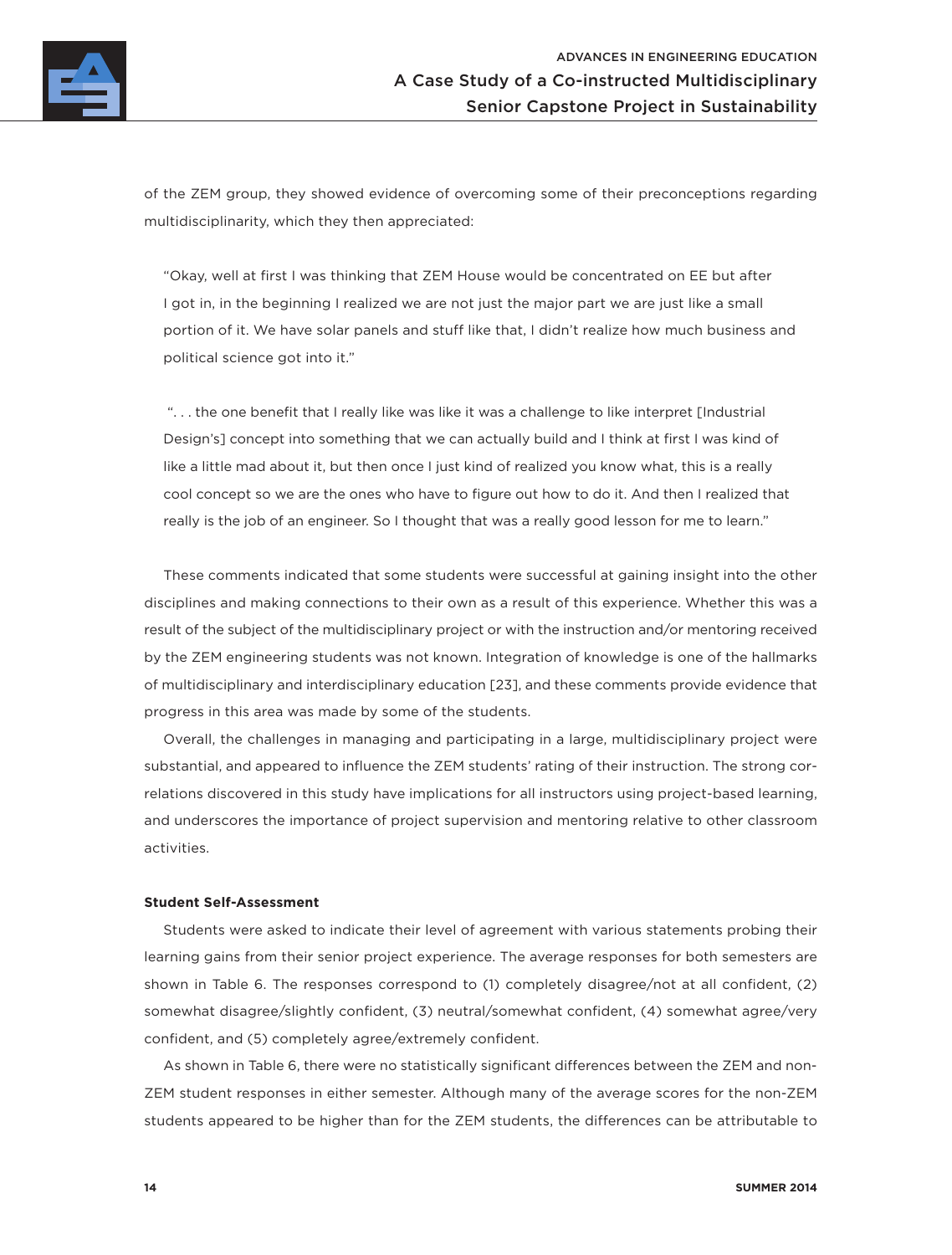## A Case Study of a Co-instructed Multidisciplinary Senior Capstone Project in Sustainability



|                                                                                                                      | Fall 10                |                     |         | Spring 11              |                     |         |
|----------------------------------------------------------------------------------------------------------------------|------------------------|---------------------|---------|------------------------|---------------------|---------|
|                                                                                                                      | <b>ZEM</b><br>$N = 23$ | Non-ZEM<br>$N = 79$ | p-value | <b>ZEM</b><br>$N = 12$ | Non-ZEM<br>$N = 30$ | p-value |
| Please rate your confidence in seeking collaboration<br>and/or advice from someone outside your discipline           | 3.87                   | 3.47                | .091    | 3.42                   | 3.57                | 0.672   |
| I understand the role of my discipline in society<br>better as a result of this experience.                          | 3.91                   | 3.90                | .942    | 4.08                   | 4.03                | 0.835   |
| I understand the role of other disciplines in society<br>better as a result of this experience.                      | 3.78                   | 3.71                | .744    | 3.55                   | 3.76                | 0.434   |
| I am more enthusiastic about my discipline as a result<br>of this experience.                                        | 3.65                   | 3.88                | .323    | 3.92                   | 4.21                | 0.304   |
| I am more interested in learning about other<br>disciplines as a result of this experience.                          | 3.91                   | 3.67                | .241    | 3.42                   | 3.76                | 0.308   |
| My communication skills have increased as a result<br>of this experience.                                            | 3.48                   | 3.89                | .060    | 3.83                   | 4.10                | 0.362   |
| My teamwork skills have increased as a result of this<br>experience.                                                 | 3.74                   | 4.04                | .149    | 4.00                   | 4.11                | 0.785   |
| I am interested in working in fields related to<br>sustainability upon graduation as a result of this<br>experience. | 3.39                   | 3.82                | .115    | 3.42                   | 4.07                | 0.097   |

*Table 6. Student self-assessment of confidence, understanding, and communication and teamwork skills.*

chance variations alone, and cannot be interpreted as such with this particular data set. There were trends (p < 0.10) in the fall semester for the ZEM students to feel more confident than non-ZEM students about seeking help outside of their disciplines, and for ZEM students to feel their communication skills had improved less than the non-ZEM students, but both trends largely disappear in the spring semester. There is a very mild trend in the spring semester for ZEM students to be less interested in working in fields related to sustainability upon graduation. These results largely contradict much of the prior literature, which shows that multidisciplinary, project-based learning improves communication and teamwork skills, as well as an appreciation for one's own and other disciplines.

It is likely that the coordination and communication frustrations evident on the ZEM project also played a role in these results. In particular, there were provocative comments made about teamwork both between and within the sub-groups. There was a large amount of conflict on this project, particularly in the spring semester. Some of the ZEM students wrote the following (names have been removed to protect confidentiality):

"I felt Student A and Student B would often make major decisions together when I was not present and didn't try to contact me to ask my input. I expressed my doubts [. . .], but the team did anyways, resulting in a poorly thought out "frankenstein" design."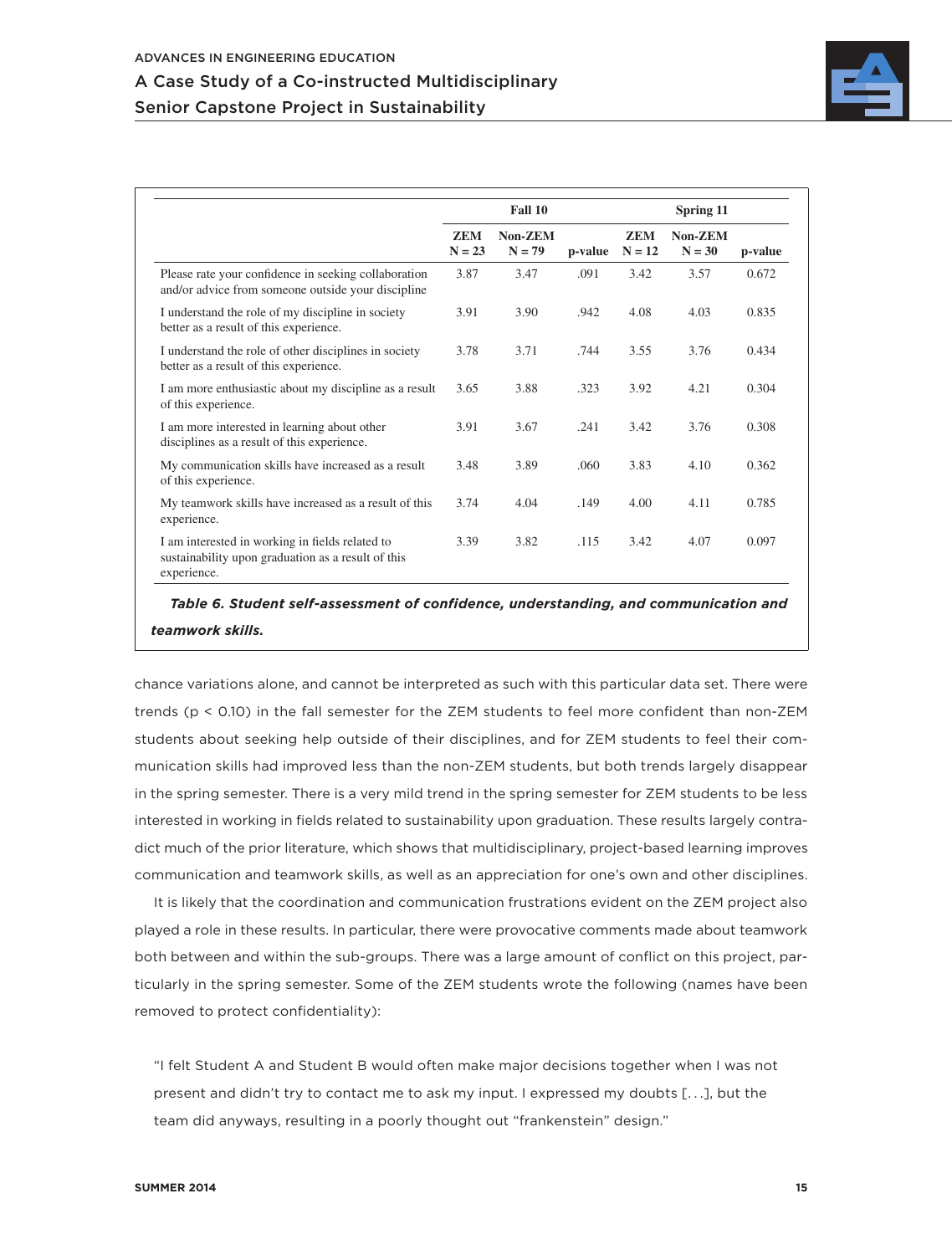

"Student C became a dominant leader [. . .] who could not communicate effectively. There were times when Student C would simply make a statement to contradict my own as if his words were the law, but he would not take the time to explain himself. He was very subversive and undermining."

". . . we went way out left field because we had no idea you know and I think part of it was we had some communication breakdown from our liaison specifically. We didn't see her for like two weeks [. . .] it really cut us off even more."

Two of the instructors offer their insights:

". . . I think the other criticism [my students] felt was that they weren't respected [by the other disciplines]"

". . . my students [. . .] are just terrified of going into a situation and having to work with somebody from a discipline that was involved in this project because they did not come away with a good taste. That is not a good thing for our students to walk away with."

These comments indicated that the interpersonal and/or conflict resolution skills required for self-managed teams to be successful were not achieved. Conflict itself is not negative and results from differences in perspectives; its resolution often leads to better and more thoroughly vetted solutions [23]. More effective fostering of interpersonal and conflict resolution skills is required to overcome this roadblock in future renditions of the co-instruction model.

### *Direct Assessment of Project Outcomes.*

Despite the difficulties with the project reported by the ZEM students, the overall achievement of the group as a whole was very positive, particularly in comparison to traditional undergraduate senior projects. Although the contributions from the disciplinary sub-teams varied, the influence of all participating disciplines was very much evident in the final design and prototype, to an extent that would not have been possible if each discipline had worked alone, described as follows.

In the fall semester of 2010, a number of activities were undertaken by the ZEM students, culminating in the design of the ZEM house. They organized an event to make a political statement [34, 35]. They entered and placed in a campus-wide innovation and entrepreneurship contest, and consequently presented their project at the Annual State of the Valley conference in February 2011, attended by over 1000 civic and business leaders. Such activities are never undertaken by traditional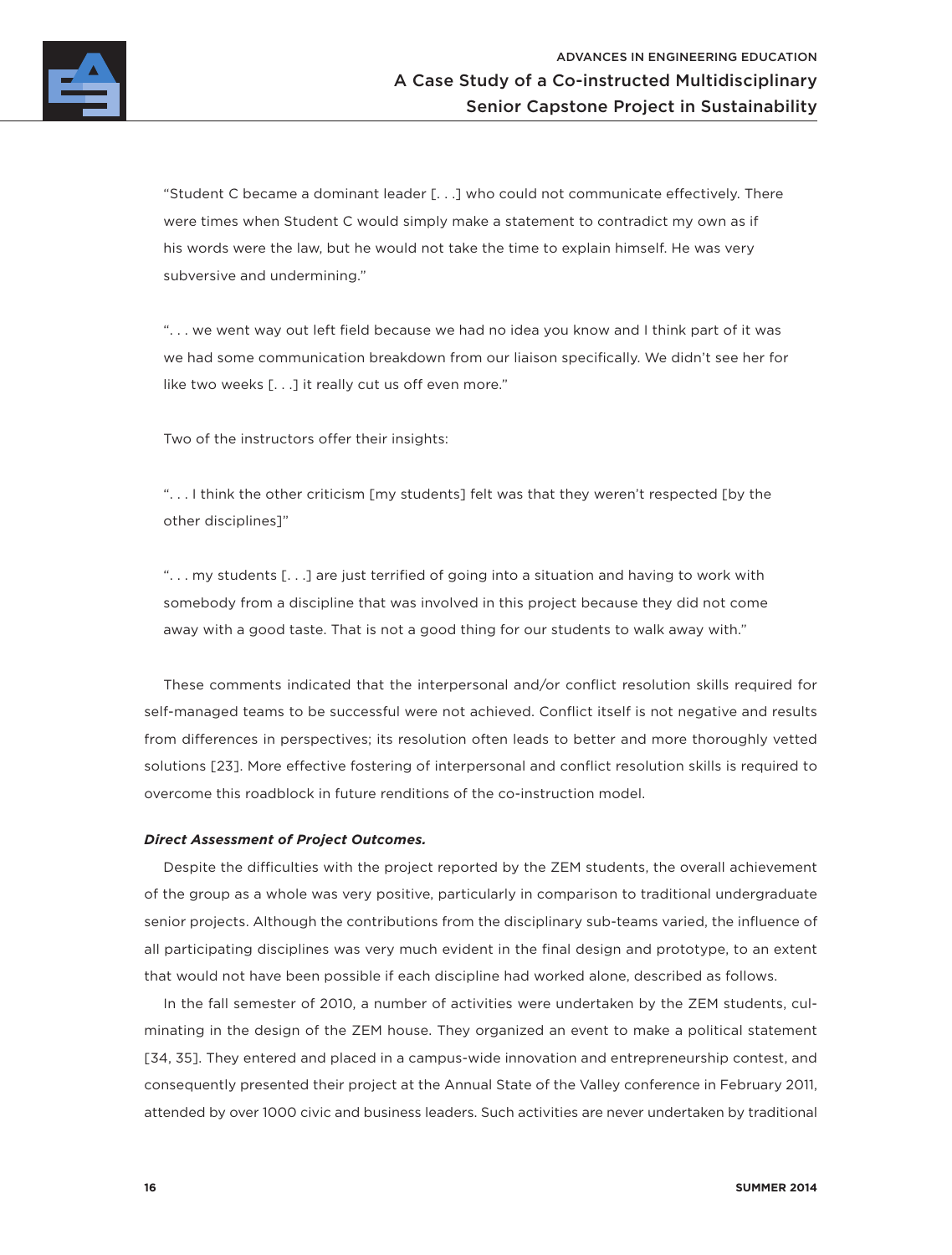

engineering senior projects (except for the occasional entry in an entrepreneurship contest), and very much reflect the influence of business and public policy. A design emerged incorporating a solar photovoltaic and battery storage system, heat pump and air conditioning, LED lighting with automatic dimming and motion control, passive lighting, and solar heating, and staging of the interior, which obviously reflect the contributions of engineering and industrial design. Furthermore, design elements reflecting building codes and aesthetics, such as outwardly angled walls for the appearance of spaciousness and the accessibility ramp, reflect the contributions of industrial design and public policy. Lastly, over \$15K of donations were solicited from local companies to support the project, including solar photovoltaic panels, batteries, an inverter, charge controller, lumber, and windows. These activities were undertaken by ZEM students from all five disciplines.

In the spring semester, the senior project ZEM students built and tested the ZEM house design from the previous semester. The first nail was hammered on 3/1/11 and it was finished, minus the interior staging, on 5/1/11. The sheer scale of fabrication and testing required for this project far exceeds a typical engineering or industrial design senior project, and its completion and successful operation is a credit to the students. As one instructor wrote, "it's a testament to their dedication and commitment to getting the job done."

In addition, the project was featured in Sustainability 3.0 Exhibit in the Natalie & James Thompson Gallery at SJSU for the month of April 2011, and was a finalist in the EDF Sustainable Design Challenge in Paris in July 2011. This kind of exposure would not have been possible without the contributions of industrial design. Furthermore, the instructors from four of the five courses stated that their ZEM team outperformed the other teams in their class on their project deliverables, as shown in Table 7. The engineering ZEM teams, in particular, received top marks in their respective senior project courses for hardware, oral presentations, and final written reports.

#### *Value to Instructor*

Despite the added work required for this effort, some consistent benefits to the instructors in the form of professional development emerged from the faculty interviews.

Although some of the instructors were not happy with the lectures as they were delivered to the students, three of the five instructors remarked that the process used during summer meeting to develop the content involving feedback from the other instructors, was enjoyable and illuminating. Comments supporting this from the instructor interviews include the following:

"And it was really [Instructor A] that said, here's why electricity is so popular to use from this entropy perspective. And I'm like wow, I mean that was great. She proved why electricity is used better than I could and so yeah, I consequently use her bit when I talk about it."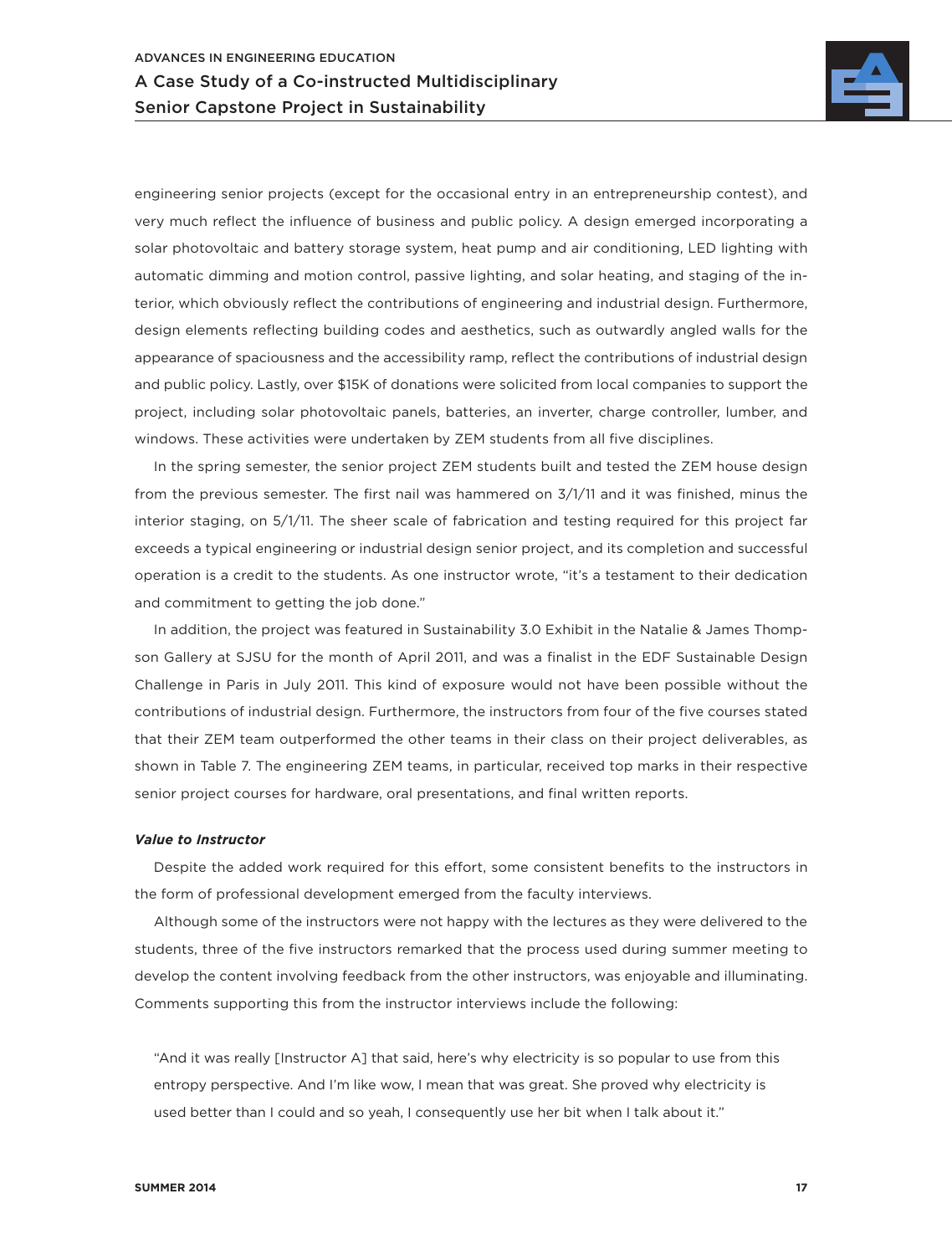

|                        | <b>Assignments</b> | <b>ZEM</b> team grade* | Non-ZEM average team grade* |
|------------------------|--------------------|------------------------|-----------------------------|
| Mechanical engineering | Written report     | 95                     | 87                          |
|                        | Oral presentation  | 99                     | 87                          |
|                        | Hardware           | 100                    | 95                          |
| Electrical engineering | Written report     | 90                     | 89                          |
|                        | Oral presentation  | 96                     | 89                          |
| Industrial design      | Portfolio          | $NA**$                 | $NA**$                      |
| <b>Business</b>        | Written report     | 99                     | 89                          |
| Public policy          | Written report     | 93                     | 82                          |

\*Grades scaled to 100 points, where necessary

\*\*Although students work in teams in the industrial design course, they are graded individually on their portfolios; hence a team grade is not reported.

## *Table 7. Comparison of ZEM team grades to Non-ZEM team average grades in five participating courses.*

". . . the system that we used was quite good. Each of us did a draft lecture and then the questions, and we tried to see whether we could answer the questions based on another colleague's lecture. [. . .] in one case we couldn't quite understand what was being said and so actually that colleague [. . .] visualized it [. .] and did a really great job in trying to explain all that . . ."

 ". . . when we did meet, I felt like it was very productive. It was just an exchange of ideas, a marketplace of ideas, just everything you think of at a university."

Furthermore, there have been multiple opportunities for the faculty to engage in scholarship directly from this work. There have been three conferences to date attended by a subset of the faculty team, where our work has been presented [30, 36, 37] a journal paper [30], as well as two other manuscripts currently in progress, including this one.

Finally, all five of the instructors indicated an advancement of their understanding of multidisciplinary collaboration and instruction, and/or a desire to continue in its engagement in some form. Representative remarks from the faculty instructors include the following:

"I think this was a great leap forward. I do, I think it was great. [. .] It takes a lot of courage to try to do something like that."

"I think that if this was something that became reality here at San Jose State I think sustainability is a valorous subject to really tackle, I really do think it is. But I think it has to be integrated at a much deeper level than it was contextually and disciplinarily . . .]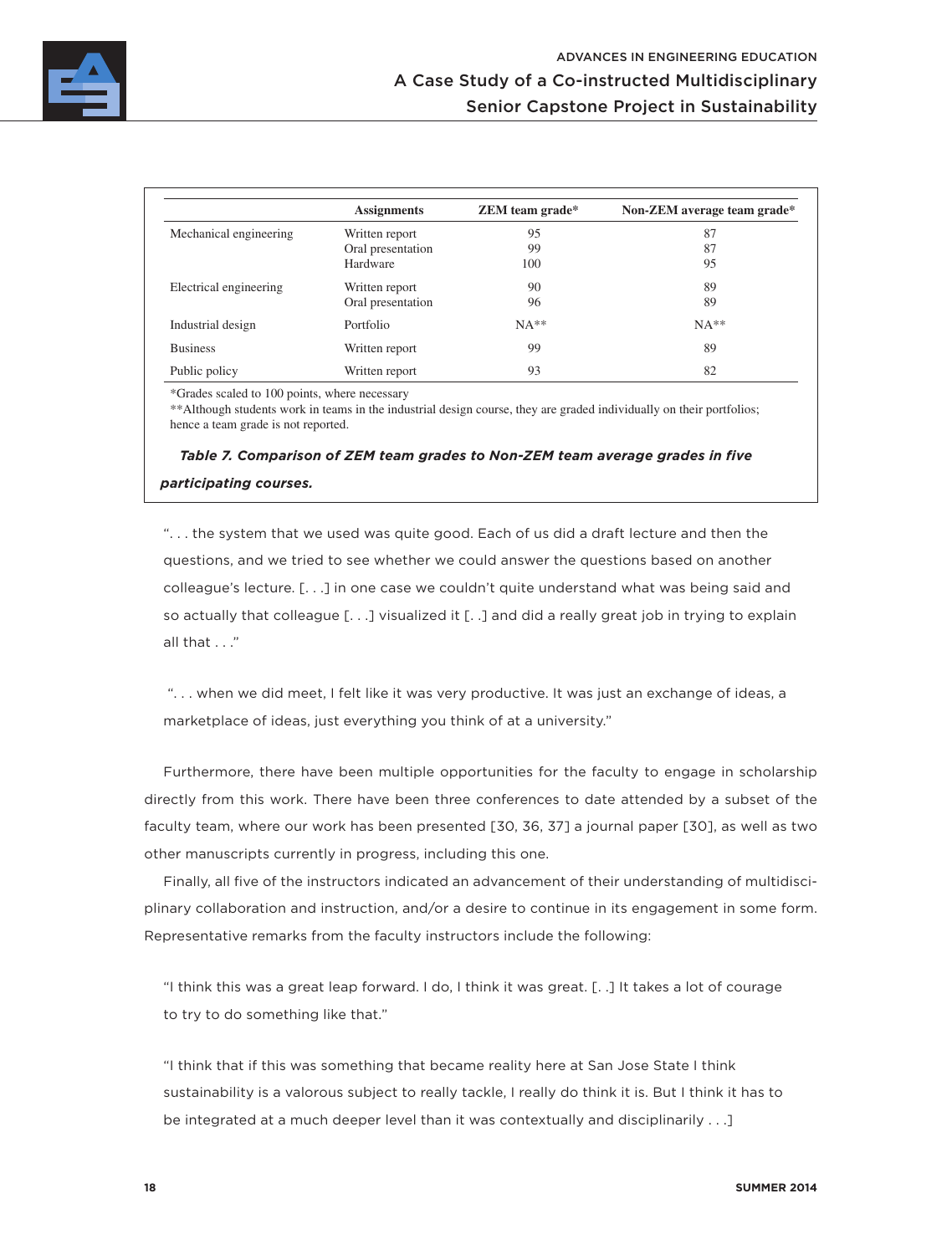

"And the thing is I just would say now I know – at least if we worked with the same majors I would know what their skill sets were and we would just say certain things up front."

"I would love to [co-instruct my entire course. . . .] I think it can be really beneficial to students, I think, and it's much more representative of the real world where they need to work together."

"I've never had to advise my students to work with personality issues and conflict so much [...] but I think it's an area where I [...] need to grow. [...] So, I'm not entirely discouraged by [this experience], because I think we did a lot of good, too, just as far as the project outcome was concerned

## **FUTURE WORK**

A co-instructed senior project was not undertaken in the 2011-2012 academic year while the authors of this work undertook the analysis and assessment of the case study year. However, this model does not require any special administrative structure other than for interested instructors to find each other and to schedule overlap in their normal courses. It is fair to speculate that that the co-instruction model will be tested many more times in the upcoming future. Faculty members in the Communications department specializing in Dialog have expressed interest in developing modules on conflict resolution and project management, and they will be a key factor in future renditions.

Multidisciplinary instruction should ideally be introduced at multiple places in the undergraduate engineering curriculum, and not just during senior year. At SJSU, the formation of multidisciplinary team projects has also been incorporated into the freshman Introduction to Engineering course, required of all engineering majors. Student clubs and projects provide other opportunities for multidisciplinary interaction throughout the curriculum.

Interdisciplinary capstone experiences are also currently a hot topic in general education. Perhaps there will be a way for the co-instruction model to play a role in integrating general education and senior culminating experiences in a holistic way in the future.

### **CONCLUSIONS**

A detailed case study of a co-instruction model of administering a multidisciplinary senior project was performed. This model is designed to replicate the cited educational benefits of team-taught,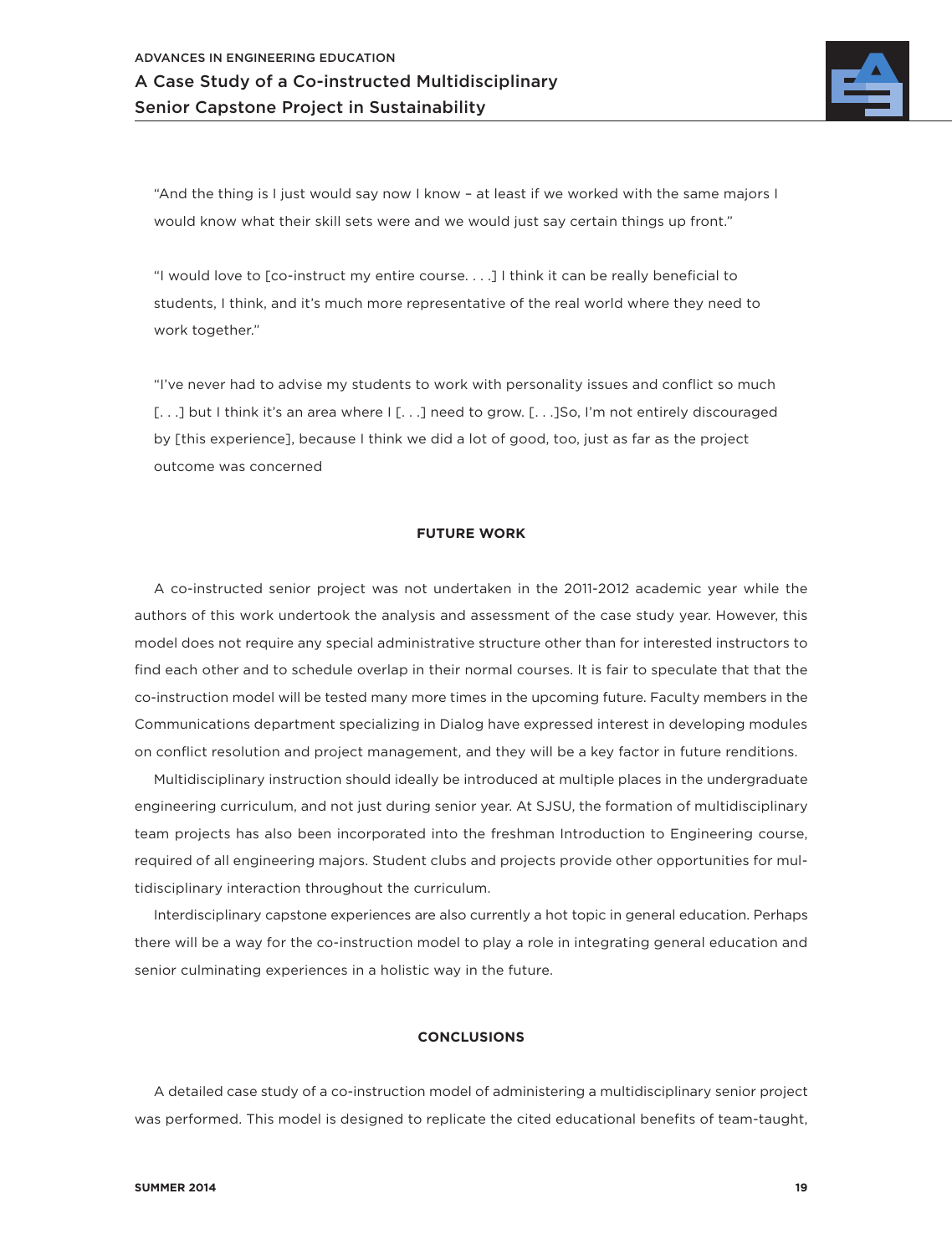

project-based learning and to incorporate modern skill sets into existing curricula, without introducing new courses or requiring a dedicated facility.

It typically takes years to implement multidisciplinary team-teaching effectively [26], and this model is no different. There were successes in the areas of project outcomes and benefits to the faculty, as well as documented areas requiring further work in future renditions. These findings may be useful to other universities embarking on the journey towards more integration and multidisciplinarity. Although every university differs in faculty mix and culture, there are concerns common to many institutions of higher learning and similarities due to the nature of academia.

The largely self-selected students working on the multidisciplinary senior project were more extroverted and open to new experiences than the students who chose to do a traditional senior project. The average GPA of the students on the multidisciplinary project was also higher. Out of the five participating classes, students in the political science class were the least interested in projectbased instruction compared to traditional lecture. The differences between the multidisciplinary team students and the regular students should be considered in the application of the results here. It should also be an important consideration if the co-instruction model is scaled up to a requirement and no longer voluntary. The mix of personalities may be quite different under these circumstances. Differences in learning preferences from discipline to discipline must also be considered in designing multidisciplinary educational experiences in general.

The disciplinary lectures delivered in the fall semester proved to be of some value in imparting basic disciplinary concepts to a multidisciplinary student audience, and of limited value in at establishing an affinity identity among the multidisciplinary team and imparting an appreciation for disciplines outside of one's own. There were small but significant gains in the electrical engineering and business knowledge in the multidisciplinary group that were not predicted by students' GPA or pre-test scores. However, the average final score on the post-lecture quiz by the multidisciplinary team students corresponded to a percentage of 60%, indicating room for improvement in information retention. Student comments from a focus group indicated a perceived lack of difficulty and usefulness of the lecture content.

Students' satisfaction with the project experience was strongly and positively correlated to their rating of overall instruction quality and helpfulness. The project experience is paramount to the success of the co-instruction model, and to all courses with a significant amount of project-based learning in general. Co-instructing faculty should, at a minimum, be familiar with the literature on multidisciplinary instruction and project supervision, and have a strong track record of successfully supervising student projects. The conflict observed in the multidisciplinary project seemed to have contributed to some dissatisfaction with the project experience. Although conflict is a natural consequence of differing perspectives and can lead to more effective problem solutions, imparting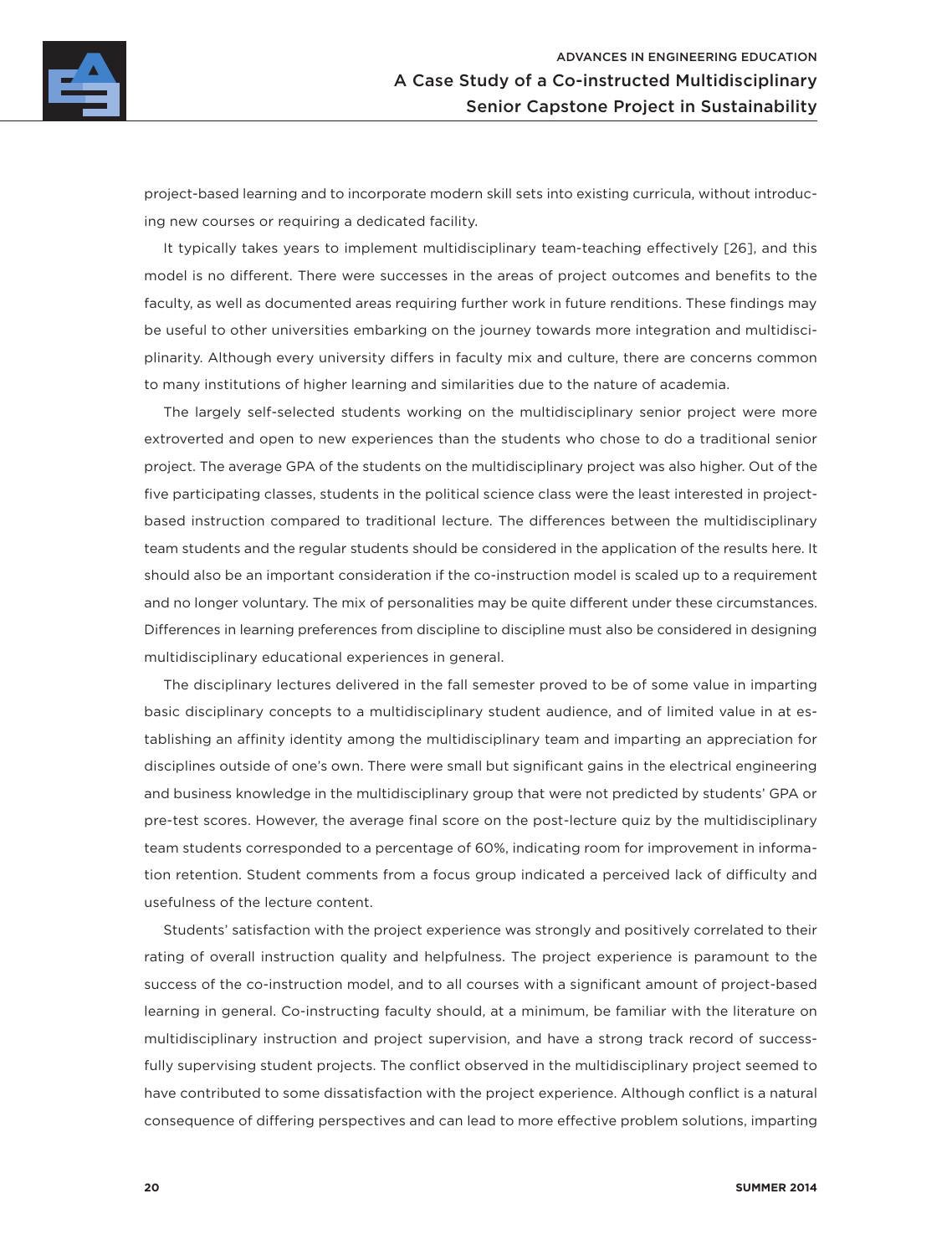

more effective conflict resolution skills in the participants could overcome this roadblock in future renditions.

The subprojects in the overall multidisciplinary project outperformed the corresponding traditional disciplinary student projects in 4 out of the 5 participating courses. This provides evidence that features of the co-instruction model do foster high student achievement.

Lastly, benefits to the faculty instructors were found in this initial implementation of the coinstruction model. In general, faculty found the convergence of discipline on a topic of mutual interest to be interesting and illuminating. Furthermore, there have been multiple opportunities for scholarship and creative activities, which are typically rewarded in academia.

To conclude, an intrinsic benefit of the project was the merging of academic cultures. Students typically know little about the problems and values of students in other disciplines, which is a precursor to the lack of awareness in the real world. If the challenges uncovered here can be understood and overcome, the potential is great. Not only will students be able to tackle more ambitious and holistic projects, but the faculty will be able to effectively administer project-based learning to large groups of students without an inordinate number of different projects. If students can learn how to work effectively on multidisciplinary projects, they are more likely to be effective performers in the work place. Although there are many improvements that will undoubtedly be implemented in future renditions, the extent that the multidisciplinary project increased mutual awareness, for better or worse, is an accomplishment worth noting.

### **ACKNOWLEDGEMENTS**

We gratefully acknowledge the support received for the current work. The co-instruction pilot was funded by the National Science Foundation grant (EEC-0935194). The assessment was implemented and administered by Dr. Melinda Jackson at SPRI (Survey and Policy Research Institute) at SJSU. Lastly, this work would not have been possible without the consultation and support of Craig Stauffer, the lead technician for the College of Engineering at SJSU.

### **REFERENCES**

1. Sheppard, S.D., Pellegrino, J.W., & Olds, B.M. (2008). On becoming a 21st century engineer. Journal of Engineering Education, Special Issue, July 2008, 231–234.

2. Global Climate Change Education Project, NASA website, http://www.nasa.gov/offices/education/programs/ descriptions/Global\_Climate\_Change\_Education\_Project.html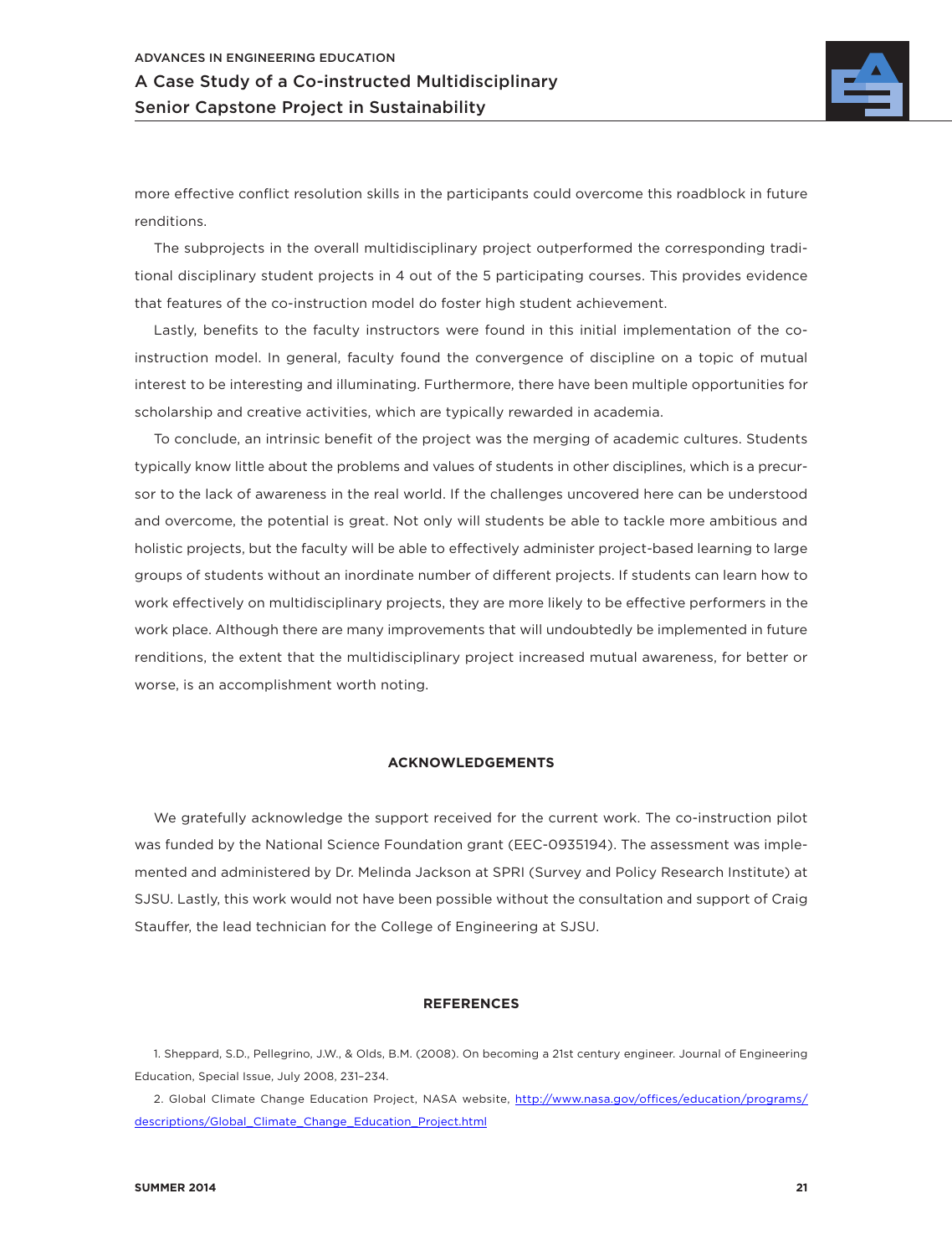

3. Environmental Education Grant, EPA website, http://www.epa.gov/enviroed/grants.html, retrieved Dec 2, 2010.

4. Climate Change Education: Climate Change Education Partnership Program – Phase I, NSF 10-542, NSF website, http://www.nsf.gov/funding/pgm\_summ.jsp?pims\_id=503465, retrieved Dec 2, 2010

5. Science, Environment, Education and Sustainability, Cross-cutting program, National Science Foundation Website, http://www.nsf.gov/funding/pgm\_summ.jsp?pims\_id=504707, retrieved Oct 25, 2011

6. Morgenroth, E., Daigger, G.T., Ledin, A., & Keller, J. (2004). "International evaluation of current and future requirements for environmental engineering education." Water Science and Technology, 49(8), 11–18.

7. Heun, M., & VanderLeest, S. (2008, June). "Why a liberal and multidisciplinary education is needed to solve the energy crisis." Proceedings of the ASEE Annual Conference and Exposition. (17p), Pittsburg, PA.

8. National Science Board. (2007). Moving Forward to Improve Engineering Education. NSB-07-122. Arlington, VA: National Science Foundation.

9. ABET Inc. (2008). Criteria for Accrediting Engineering Programs: Effective for Evaluations during the 2009–2010 Accreditation Cycle. Retrieved January 29, 2009, from http://www.abet.org

10. Shields, M. & O'Connell, J.P. (1998, June). Collaborative teaching: reflections on a cross-disciplinary experience in engineering education. Proceedings of the ASEE Annual Conference. Seattle, WA.

11. Hirsch, P.L., Shwom, B.L., Yarnoff, C., Anderson, J.C., Kelso, D.M., Olson, G.B., & Colgate, J.E. (2001). Engineering design and communication: The case for interdisciplinary collaboration. International Journal of Engineering Education, 17(4–5), 342–348.

12. McKenna, A.F., Colgate, J.E., Carr, S.H., & Olson, G.B. (2008). IDEA: formalizing the foundation for an engineering design education. International Journal of Engineering Education, 22(3), 671–678.

13. Coles, E. (2001, June). Sustainable design in engineering and technology education: A multidisciplinary model. Proceedings of the ASEE Annual Conference and Exposition: Peppers, Papers, Pueblos and Professors. (pp. 9261–9265). Albuquerque, New Mexico.

14. Bachmann, C., Tang, J., Puffenbarger, C., & Kauffman, M. (2008, June). Engineering for non-engineering schools: A hands-on educational curriculum that addresses the need for renewable energy through undergraduate research and applied science. Proceedings of the ASEE Annual Conference and Exposition. (14p). Pittsburg, PA.

15. Costa S., & Scoble, M. (2006). An interdisciplinary approach to integrating sustainability into mining engineering education and research. Journal of Cleaner Production, 14, 366–373.

16. Miller, R.L., & Olds, B.M. (1994). A model curriculum for a capstone course in multidisciplinary engineering design. Journal of Engineering Education, 84(4), 1–6.

17. Van Kasteren, J.M.N. (1996). Interdisciplinary teaching with engineering education. European Journal of Engineering Education, 21(4), 387–392.

18. Jansson, P.M., Riddell, W., Vizzi, N., Bhatia, K., & McDevitt, R. (2007, June). Engineering students transforming public policy to promote green power. American Society for Engineering Education Conference. (9p). Honolulu, HI.

19. Skates, G.W. (2003). Interdisciplinary project working in engineering education. European Journal of Engineering Education, 28(2), 187–201.

20. Daems, W., De Smedt, B., Vanassche, P., & Gielen, G. (2003). PeopleMover: An example of interdisciplinary projectbased education in electrical engineering. IEEE: Transactions on Education, 46(1), 157–167.

21. Cheville, A., (2010) "Transformative Experiences: Scaffolding Design Learning Through the Vygotsky Cycle," International Journal of Engineering Education 24(4), 760–770

22. McNair, L.D., Newswander, C., Boden, D., and Borrego, M. (2011). "Faculty and Student Interdisciplinary Identities in Self-Managed Teams," J. of Engineering Education, 100(2).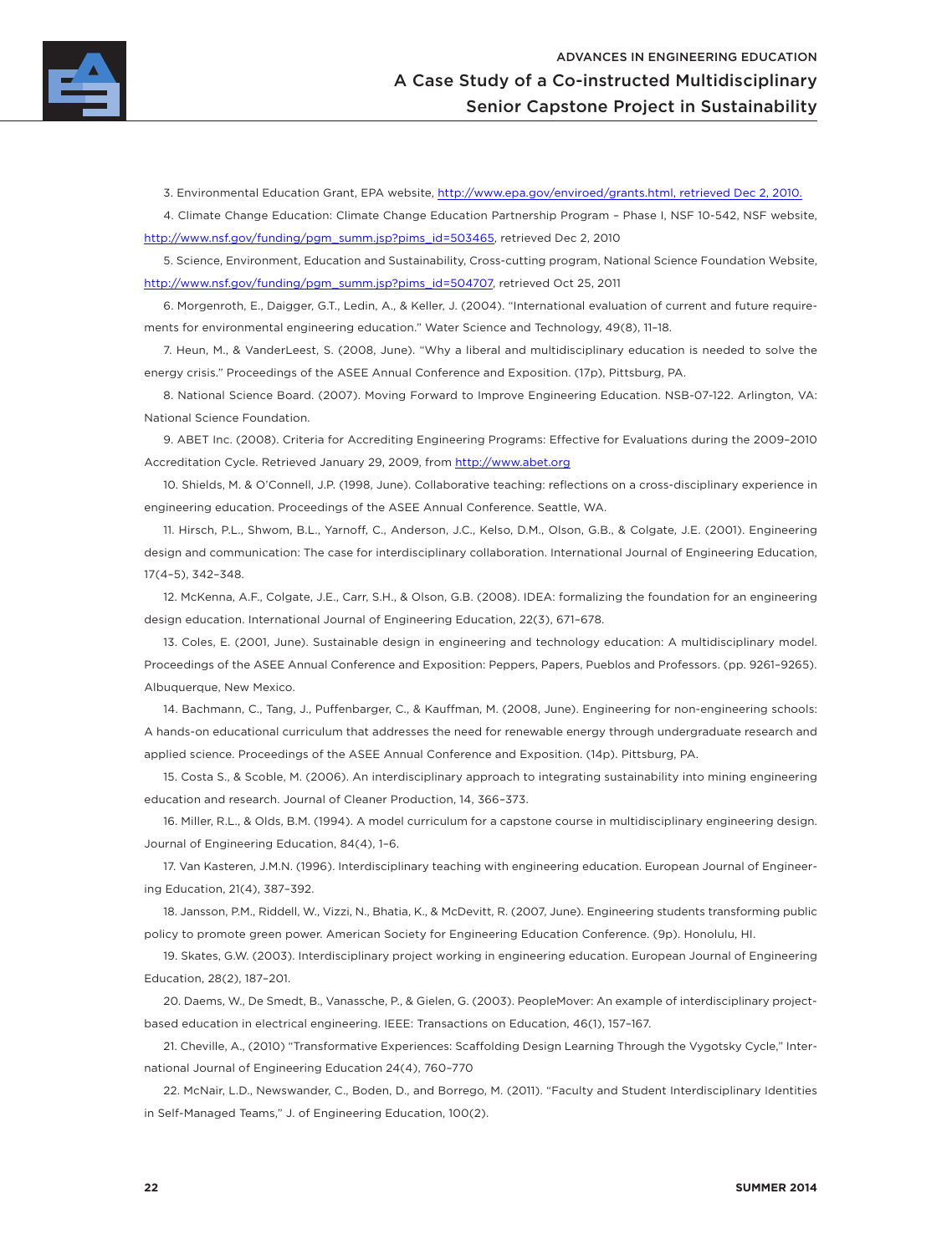

23. Borrego, M., Newswander, L., McNair, L.D., McGinnis, S., and Paretti, M., (2009). "Using Concept Maps to Assess Interdisciplinary Integration of Green Enginnering Knowledge," Advances in Engineering Education, 2(1), pp. 1–26

24. Dym, C.L., Agogino, A.M., Eris, O., Frey, D.D., & Leifer, L.J. (2005). Engineering design thinking, teaching, and learning. Journal of Engineering Education, Special Issue, January 2005, 103–120.

25. Bass, R.B. (2006, October). A bachelors degree program in renewable energy engineering. Proceedings of the 36th ASEE/IEEE Frontiers in Education Conference, (pp.13–16). San Diego, CA.

26. Ochs, J.B., Watkins, T.W., & Snyder, D. (2003, June). Staying in tune with engineering education. Proceedings of the ASEE Annual Conference and Exposition. (pp. 7823–7833). Nashville, TN.

27. Jeffrey, Paul, (2003) "Smoothing the Waters: Observations on the Process of Cross-disciplinary Research," Social Studies of Science, 33(4), 539–562

28. Aagaard-Hansen, J., (2007) "The Challenges of Cross-disciplinary Research," Social Epistomology 21(4), 425–438

29. Borrego, M. & Newswander, L.K. (2008) Characteristics of successful cross-disciplinary engineering education collaborations. J. of Eng. Education, 97(2) 123–134

30. Rhee, J., Parent, D., and Oyamot, C., (2012) "Influence of personality on a multidisciplinary senior project combining innovation and entrepreneurship," Int. J. of Eng. Ed., 28(2). Also published in proceedings of 2011 Mudd Design Workshop VIII: Innovation and Entrepreneurship, Claremont, CA, May 2011

31. S. D. Gosling, P. J. Rentfrow, and W. B. Swann, "A very brief measure of the Big-Five personality domains\* 1," Journal of Research in personality, 37, 2003, pp. 504–528.

32. D. J. Ozer and V. Benet-Martinez, "Personality and the prediction of consequential outcomes," Annu. Rev. Psychol., 57, pp. 401–421, 2006.

33. Rhee, J., Cordero, E.C., and Quill, L.R., (2010) "Pilot Implementation of an Interdisciplinary Course on Climate Solutions," International J. of Eng. Ed., Vol. 26, No. 2. pp. 391–400. Also published in proceedings of 2009 Mudd Design Workshop VII: Sustaining Sustainable Design, Claremont, CA, May 28–30, 2009

34. "SJSU ZEM Team – Getting to Work," http://www.350.org/en/node/23300, retrieved 4/11/11

35. "Battling Climate Change, Locally," San Jose Mercury News, October, 11, 2010

36. NSF Engineering Education Awardees Conference, Arlington, VA, March 4–6, 2012 and Reston, VA, Jan 31-Feb 2, 2010

37. Open 2012: NCIIA's 16th Annual Conference, San Francisco, CA, Mar 22–24, 2012 and Open 2010: NCIIA's 14th Annual Conference, San Francisco, CA, Mar 25–27, 2010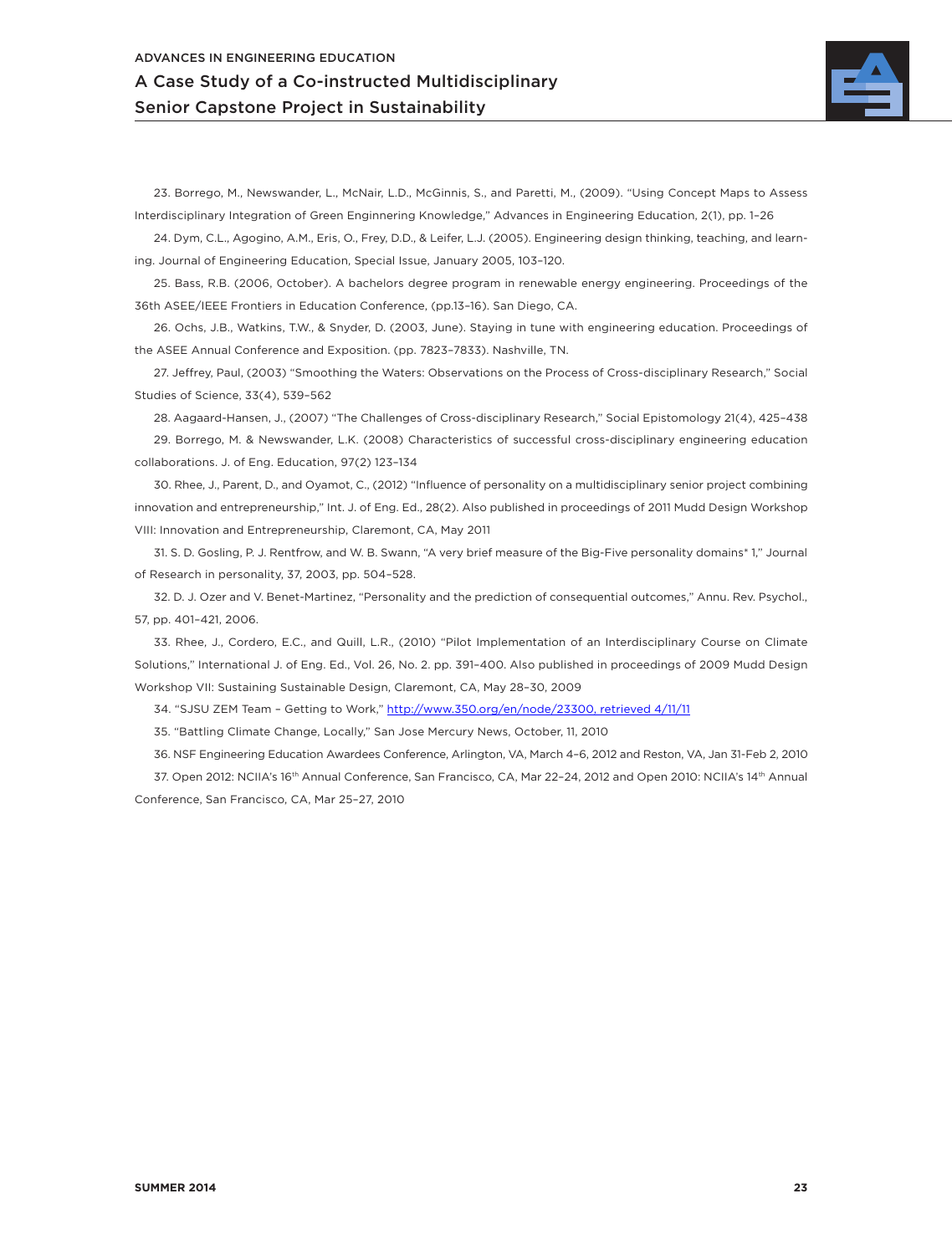

## **AUTHORS**



**Jinny Rhee** is currently the Associate Dean of Engineering at San Jose State University. She was previously a Professor in the Department of Mechanical Engineering where she has been since 2002. Her interests include renewable energy technologies, thermal management of electronics, and multidisciplinary and interdisciplinary education for engineers. Dr. Rhee completed a B.S. (1989), M.S. (1990), and Ph.D. (1995) at Stanford University, all in mechanical engineering. Dr. Rhee is an active member of ASME, IEEE—CPMT (Components, Packaging, and Manufacturing Technologies), and SWE (Society of Women Engineers).



**Clifton M. Oyamot** is an Associate Professor in the Department of Psychology at San José State University, where has been since 2005. Dr. Oyamot completed his B.A. (1994) at Reed College, and his Ph.D. (2004) at the University of Minnesota, where he received training in the field of social and personality psychology. His research interests include the study of prejudice, the self, and interpersonal relationships.



**David Parent** is a Full Professor in the department of Electrical engineering at San Jose´ State University, where he has been since 1999. He currently is the undergraduate coordinator which duties include admissions and disqualifications of undergraduate students as well as managing the EE senior design project course. His current interests include lifetime improvement of solar cells, application of hafnium oxide to neural sensing transistors, and silicon neurons. Dr. Parent completed a B.S. (1992), M.S. (1996), and Ph.D. (1999) at the University of Connecticut, all in electrical engineering. He is an active member of IEEE.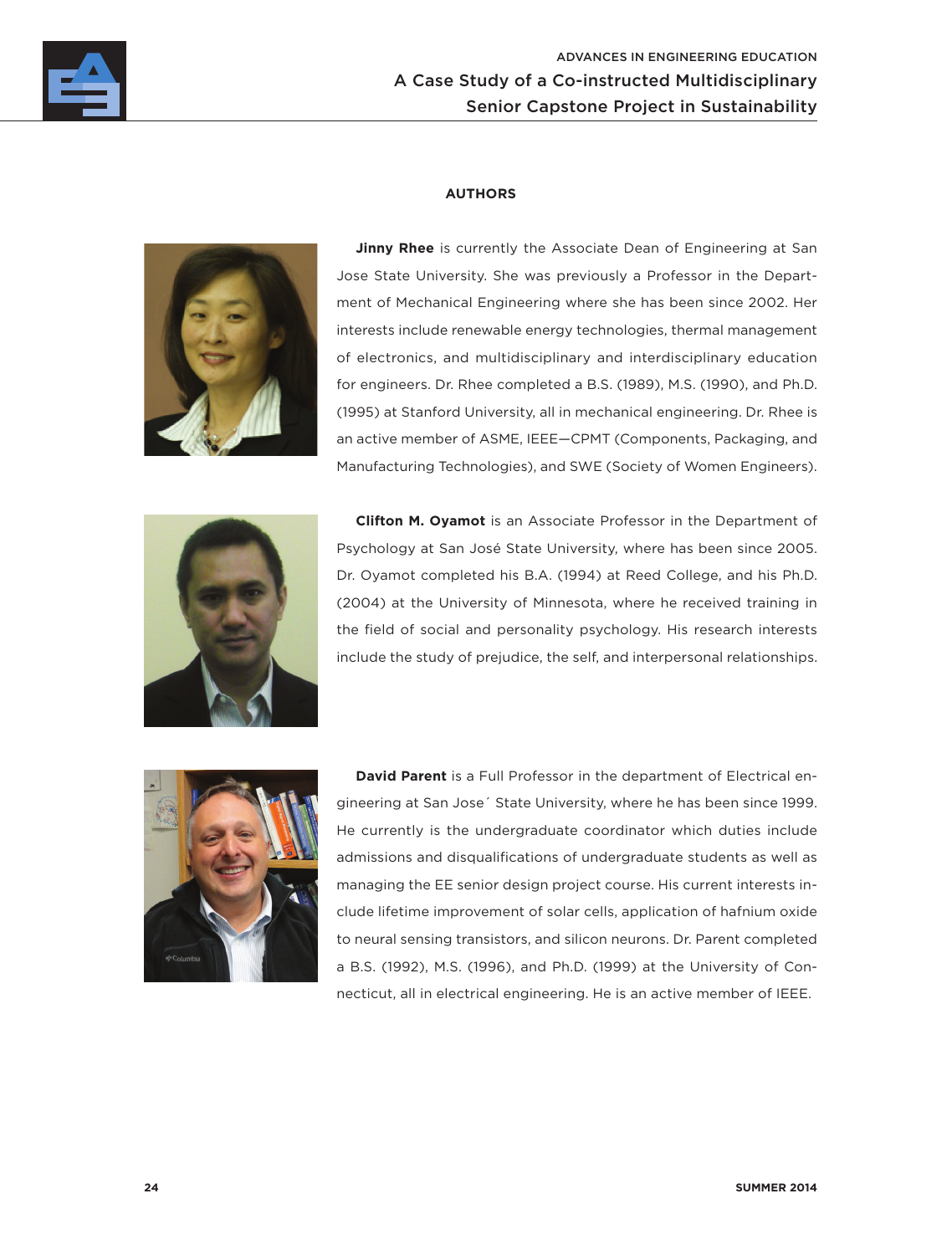



**Leslie Speer** is an Associate Professor in the Design Department at SJSU and is the Founder and Vice Chair of the IDSA Design for the Majority Professional Interest Section. She received her BSID from California State University at Long Beach, did graduate studies at ENSCI in Paris, and received a Master's in Design, Innovation and Management from Middlesex University in London. Currently, she is founder of E•Co•labS, a global research and consulting firm. She has worked for companies and clients in the USA, Europe and Mexico including E.I. Dupont de Nemours, Phillips NV, Praxis Product Design, Sun Microsystems, frog design, Case

de Cultura (Tenancingo), and Banomex. She has worked for over a decade with artisans in small villages throughout the world, helping them create viable products for the local and world market. Her current work focuses on social entrepreneurship and on developing strategies for applying more inclusive participatory design methods to emerging markets in the developing regions of the world.



**Anuradha Basu** is a professor in the Department of Organization and Management in the College of Business, and Director of the Silicon Valley Center for Entrepreneurship, at San Jose State University. Her research interests include the impact of entrepreneurship education and immigrant entrepreneurship. She obtained a BA (Honors) degree in Economics from the University of Delhi, India, an MBA from the Indian Institute of Management, Calcutta, and MPhil and PhD degrees in Economics from the University of Cambridge, UK.



**Larry Gerston** specializes on the public policy process at the national and state levels. He has written eleven books, focusing on a "hands on," user-friendly approach to politics. Gerston's most recent book, Not So Golden After All: The Rise and Fall of California (Taylor & Francis, publisher), assesses California's politics in the context of a complicated, contentious socio-economic environment. Regarding national issues, Gerston has written Confronting Reality: Ten Issues Threatening to Implode American Society (And How We Can Fix It), published in 2009. Along with his academic responsibilities, Professor Gerston appears regularly

as the political analyst at NBC Bay Area television. He has also appeared on NBC Nightly News, CBS Evening News, CNN, PBS, and BBC. More than 100 of his op-ed columns have been published in leading newspapers, including the San Jose Mercury News, San Francisco Chronicle, and Los Angeles Times.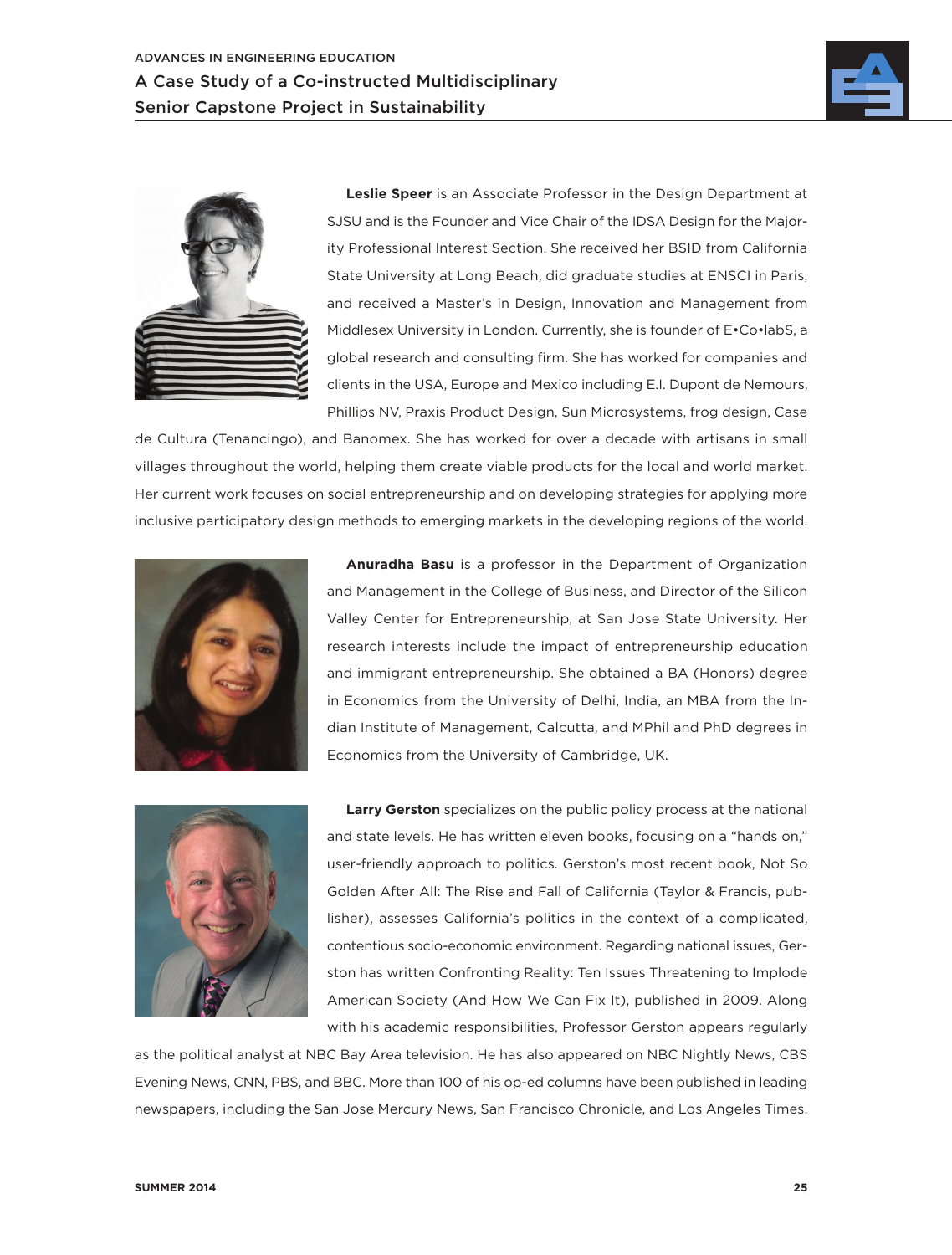

# APPENDIX A: LIST OF ALL STUDENT PROJECTS IN CO-INSTRUCTION SEMESTER (FALL 2010)

**Electrical Engineering:** ZEM House EE team; Formula Hybrid car; Programmable gate arrays for audio signal processing; bird call identifying game system; Lifting system for handicapped; Power meter for wind turbine; Optical memory system

**Mechanical Engineering:** ZEM House ME team; Solar water distiller; Solar oven; Thermally stratified store for solar hot water heating; ASHRAE HVAC competition design team; Shifter kart lifter **Industrial Design:** ZEM House ID team; ID-specific ZEM House II; ID-specific ZEM House III **Green Entrepreneurship:** ZEM House BUS team; Purified water in California; Artful trashcans; Mobile green recording studio; Green snapback hats

**Public Policy**: ZEM House PP team; additional team topics no longer available.

# APPENDIX B. KEY TOPICS IN DISCIPLINARY LECTURES

**Electrical Engineering:** Electricity, power, power consumption; transfer functions; analog vs. digital; feedback; Ohm's law; smart grid, photovoltaics, data transmission

**Mechanical Engineering:** Subdisciplines of mechanical engineering; climate and energy; energy vs. power; conservation of energy; transportation, building heating/cooling, renewable energy sources **Industrial Design:** Energy consumption worldwide; stakeholders in design; behavior and consumption; ecodesign strategies; product lifecycle; cradle-to-cradle footprints

**Green Entrepreneurship:** Energy as a commodity; price of renewable/conventional power; economic supply and demand; influence of policy; growth of renewable energy; feasibility and cost benefit analysis; payback period; net present value;

**Public Policy:** Role of public policy in society; energy; taxation; health; global warming

# APPENDIX C. ADDITIONAL GUIDELINES FOR ZEM STUDENTS IN FALL 2010 IN RESPONSE TO FORMATIVE ASSESSMENT.

**San José State University Additional Guidelines for ZEM House Project ME195A/B, EE198A/B, Bus186S, DSID125/128, POLS130 Fall 2010**

Here are some additional guidelines for use on the multidisciplinary ZEM house project, moving forward. These are suggestions only (albeit very strong suggestions!).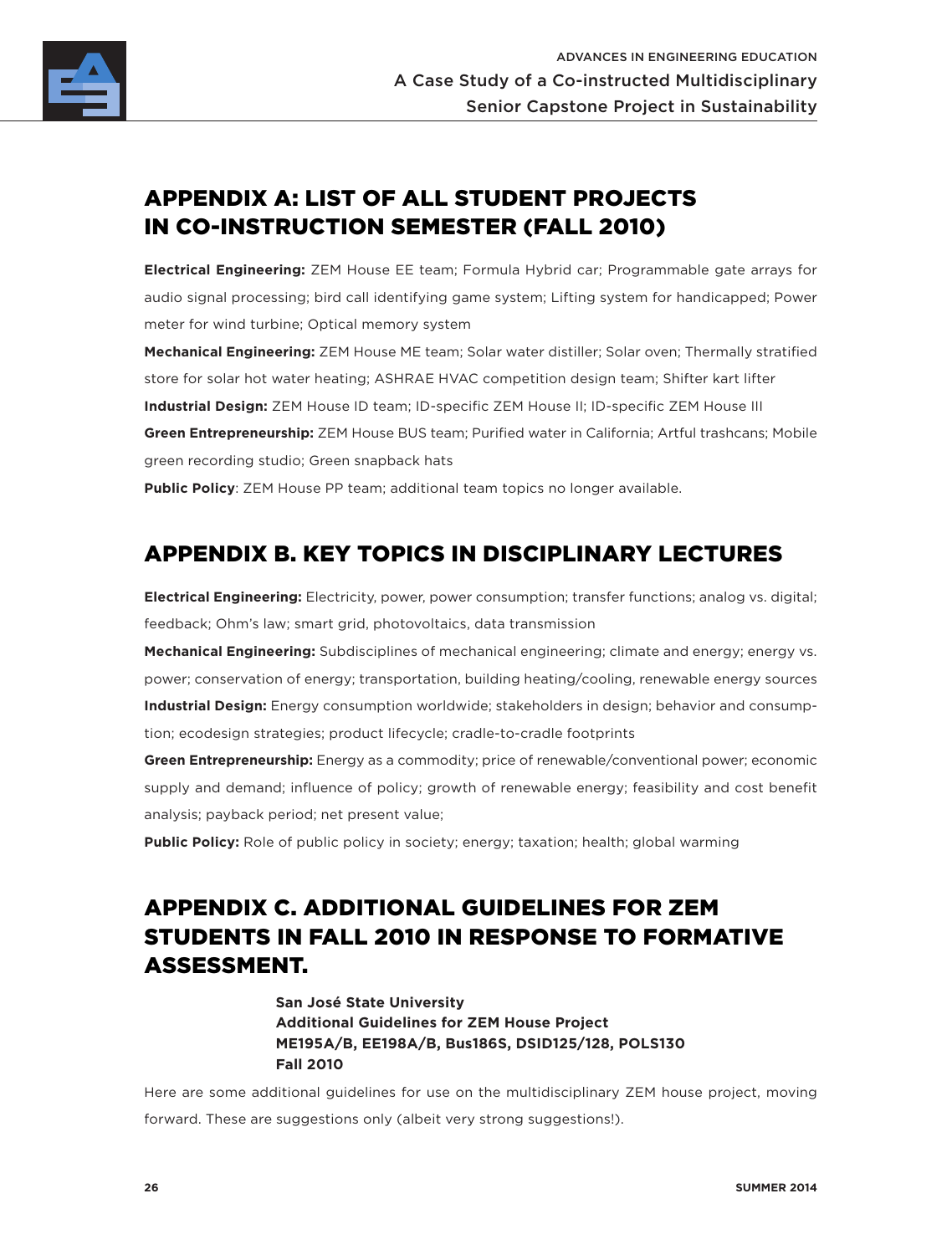

### **Team Liaisons and Project Management**

The 5 instructors for the pilot ZEM house project strongly suggest that each disciplinary team identify a team liaison. This person will be responsible for communication between their disciplinary team and the 25-student multidisciplinary team. Furthermore, the liaisons should meet for at least an hour once a week at a mutually agreed upon time, to discuss progress and needs of their team and the project as a whole.

**Each team should identify this person ASAP** and post this information on the D2L discussion board. Furthermore, the liaison should ensure that his/her availability is indicated on the group Doodle site, and make efforts to nail down a common meeting time with the other liaisons.

At the first liaison meeting, one or two project managers should be identified. Duties of the project manager(s) (in addition to their liaison duties) include keeping track of the project schedule and budget, as well as taking meeting minutes and posting them on D2L. This information should also be posted on D2L ASAP.

#### **Minimum Posting Requirements**

A critical mass needs to be achieved for communication on the online discussion board to be useful. Hence, we would like to strongly suggest that **each student** be **required to post at least 3 comments per week**. The more comments there are, the more you will check it, and the more useful it will become. In some cases, your faculty instructor might require it through a participation or teamwork grade component. Please check with your instructor to see if this is the case.

We know that some of the subgroups have their own networks (e.g. Google groups, Dropbox, etc...). That is fine for the nitty gritty details that the rest of the project need not be concerned with, but the bulk of the documentation, information, and communication needs to move to the D2L site for the entire project team to see. Please make an effort to do so.

When posting to the discussion board, please make an effort to see if the topic has been introduced and discussed previously before starting a new thread. When expecting an answer to a post, please also make an effort to see if the question has been answered elsewhere. Lastly, please make sure that your comments are representative of the subject under which it is posted. If you go off on a tangent or change the subject, you should start a new thread. The organization of the discussion board will largely hinge upon our efforts in this area.

### **Open and Respectful Exchange of Ideas**

Comments made in-person or on the discussion board in an insensitive, disrespectful, or confrontational manner is not acceptable, whether deliberate or accidental. That being said, we absolutely do want to encourage the free generation of ideas, without fear of ridicule or dismissal. Please keep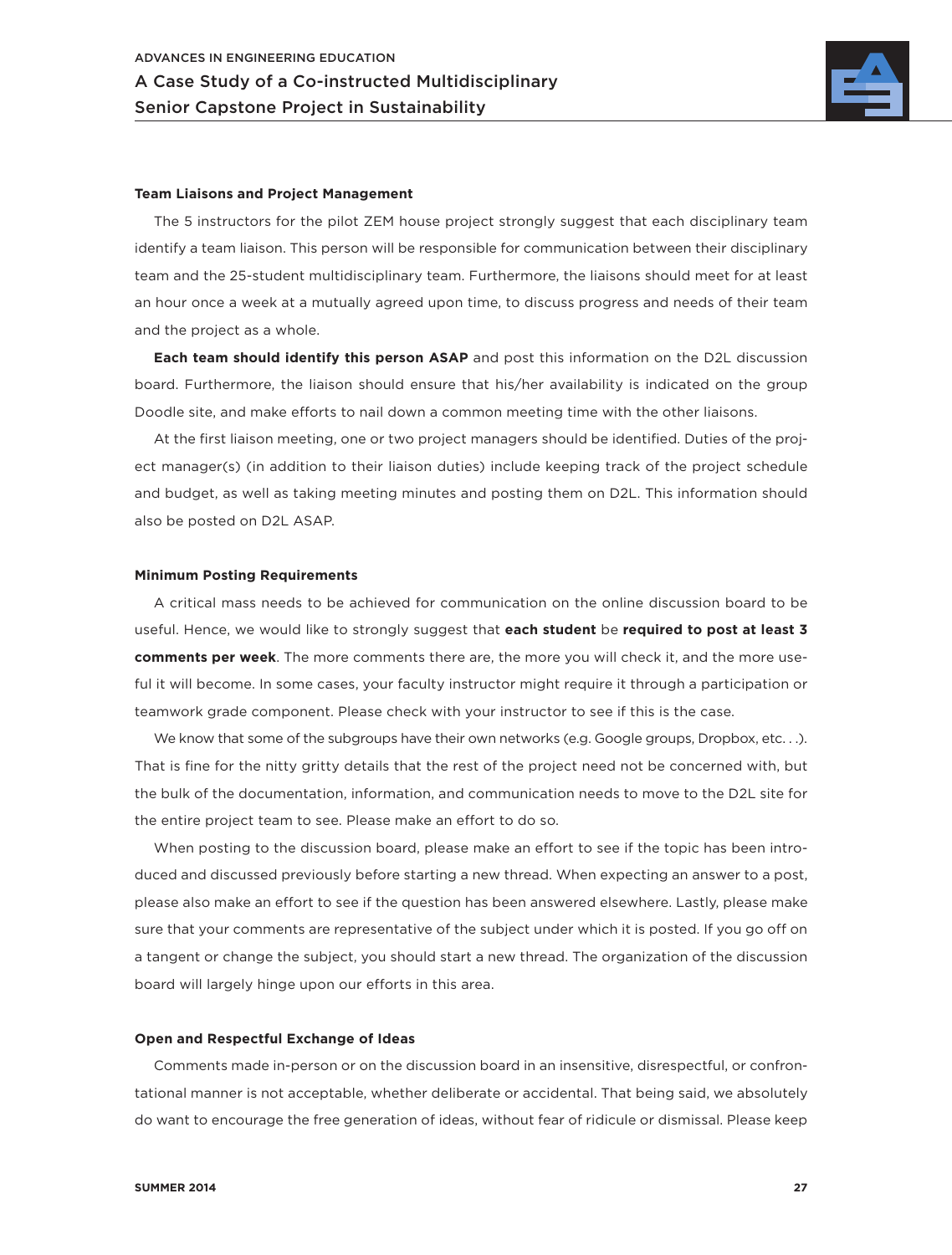

in mind that the other students on the project will have different opinions and backgrounds, and will in most cases have had a different course of study than yourself. Part of the challenge of this project is to find ways to involve all stakeholders in active and productive debate, consider ideas you might not have thought significant previously, and to converge on joint decisions. This will involve active effort on everyone's part to explain their contributions and opinions and to understand those of the rest of the team. If you need to use overly technical terms or uncommon acronyms, it would be appropriate to do any of the following: define them beforehand, provide a layman's translation, and/or post it under an appropriately technical heading to encourage readership by the appropriate audience.

An example of respectful/sensitive language will be presented with a hypothetical situation. Let's say that someone suggests that the ZEM House should accommodate left-handed users and you disagree. The following response (or responses like this) is less than ideal:

"Left-handed people make up less than 10% of the population, and thus are not worth considering."

Any of the following would be better, and would leave the door open to further debate:

"It is a good goal, but I think the designing the house for the right-handed majority is going to be a lot of work for a senior project already. Maybe we can address this in the future work for this project."

"If we research the requirements for the left-handed, we can evaluate whether it should be one of the specifications for the house."

"I feel that we have other priorities on this project, but I am open to feedback."

Of course, anyone should be free to chime in at this point with an opinion.

## **Diversity and Unlawful Discrimination**

Lastly, just for the sake of awareness, there are several categories of remarks pertaining to diversity that are intended to protect against unlawful discrimination as defined by state and federal laws. You may not discriminate or harass anyone on basis of the following:

- Age
- Disability or medical condition